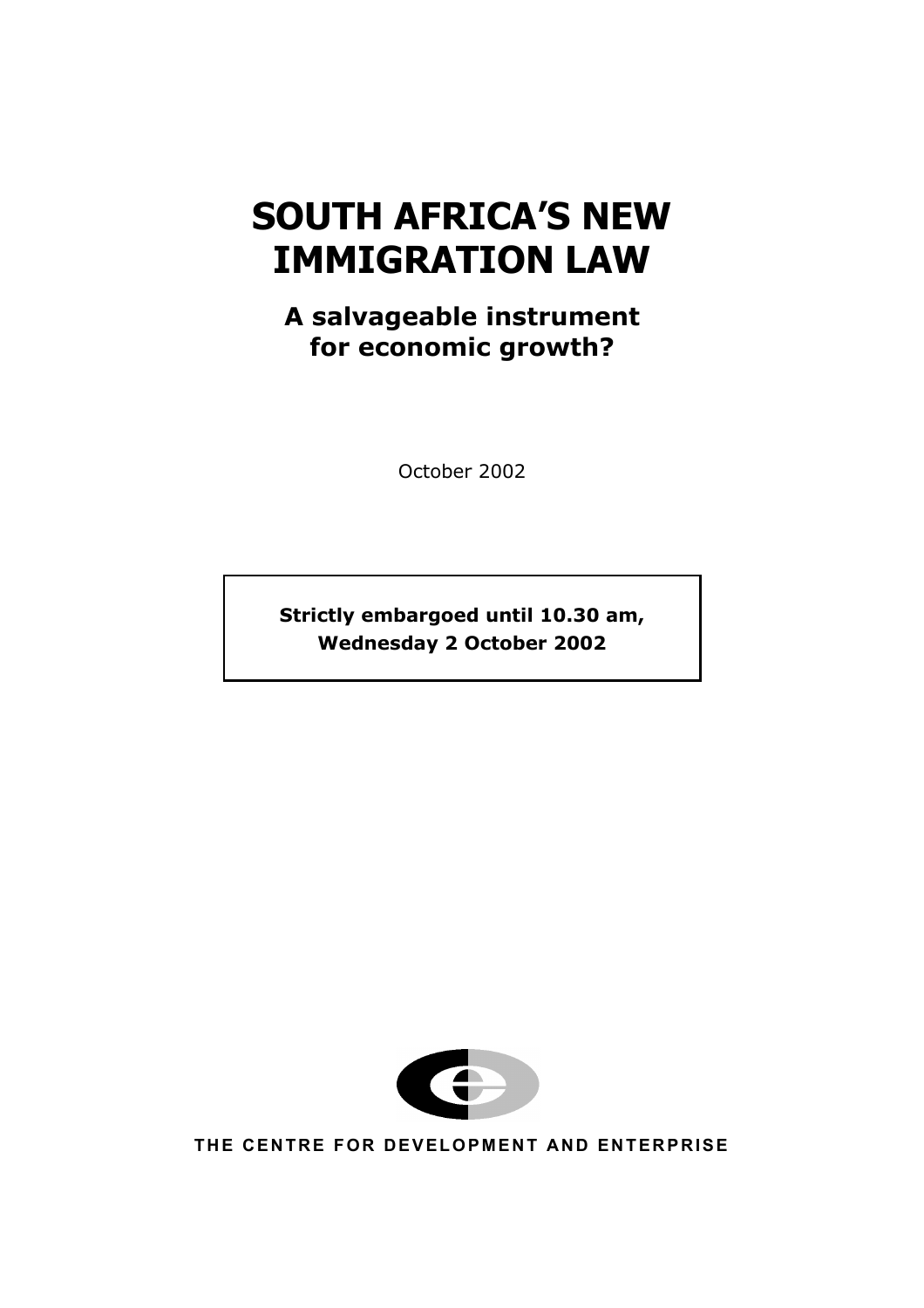# **EXECUTIVE SUMMARY**

The passing of the new Immigration Act, which replaces the notoriously defensive Aliens Control Act, should have been greeted with relief. Instead, the response among South Africans concerned with economic growth has been dismay and confusion.

Why is this? And how can the situation be rescued?

South Africa has two closely linked shortages. One is a shortage of productive skills and practical competencies, and the other is a shortage of people who are employable, selfemployable or readily trainable by employers in a modern, knowledge, technology and technique-based economy. There are only two solutions available. One is a dramatic upgrading of our educational and training systems. This is vitally necessary, but the bold reforms required to equip a really large number of South Africans with the skills our economy needs will take years to implement. These are years South Africa cannot afford to waste. The hard reality is that our only short-term policy option is an open door, marketdriven immigration policy. (This will itself speed up the process of training South Africans by allowing us to attract foreign teachers and trainers.)

CDE emphatically rejects the view that skilled immigrants prevent South Africans from finding jobs. The opposite is true. One qualified immigrant teacher of mathematics, science or bookkeeping can probably "create" scores of jobs without in any way reducing the chances of a South African becoming employed. Even more importantly, it is estimated that every skilled professional, directly or indirectly generates additional jobs. Each new skilled immigrant will create new jobs for South Africans simply by going about their business, buying goods and services and paying tax.

Unfortunately, and despite President Mbeki's commitment to review immigration laws to 'enable us to attract skills into our country', the new Immigration Act reflects considerable hesitancy and confusion in the ruling party about the importance of skilled immigration. The parliamentary process that produced the new Act also reflected deep contradictions among our lawmakers and key stakeholders around the legitimacy of business concerns and interests and about the principle of non-racism. The process also demonstrated some barely disguised xenophobia.

More specifically, the new Act imposes very onerous responsibilities on the Department of Home Affairs by requiring it to consult extensively with the Departments of Labour and Trade and Industry in the creation of an elaborate set of quota and skills certification requirements and then to enforce these complicated rules. These requirements are supposed to ensure that no South African will lose a job to a skilled immigrant. This is a wasteful task – employers will almost never prefer a skilled immigrant to an equivalently skilled South African since the total cost of employing the South African will invariably be lower. It is also an ill-advised task, given all the evidence that skilled immigrants create jobs for locals and help train locals. Slow and pointless bureaucratic procedures that have prevented foreigners from bringing their knowledge and energy to South Africa in the past will not be alleviated and in some respects are likely to be reinforced.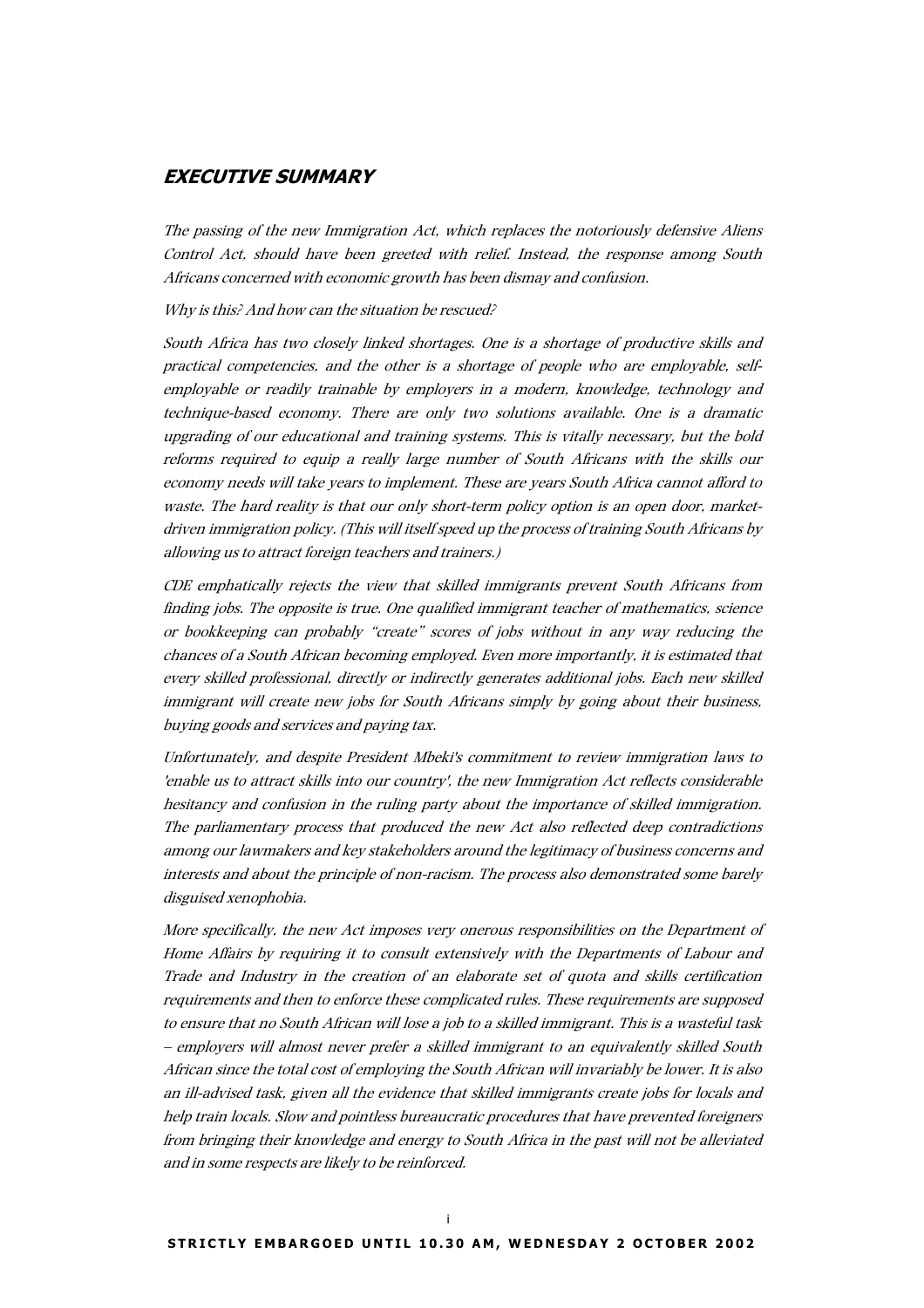### **Reducing the damage**

Ultimately, South Africa will need a bold new Immigration Act that really does create an open door for skilled people and entrepreneurs.

In the short term, however, regulations to the current Act should go as far as they can to reflect the courage and leadership necessary to go for growth and investment. The Act's reliance on a quota system will not make this easy, and the regulations must, of course, be compatible with the Act. Nevertheless, correctly framed regulations could go a long way to reduce the damage.

With this in mind, CDE suggests the following principle to guide the framing of the regulations:

The guiding principle of the regulations should be to allow entry to any person whose skills, aptitudes, experience (lifelong learning) and previous occupations show that he or she will be able to earn a living in the private sector, pay taxes and consume commercial goods and services. South Africa may not be short of job seekers but it is short of taxpayers and people who need no support from the state.

Exactly how the categories and quotas required by law are developed is much less important than that they should conform to this guiding principle. If this principle is followed, the Immigration Act regulations will serve the national interest in economic growth and job creation. Equally, in the unlikely event that too many people, or the wrong kinds of people, are allowed in, regulations guided by this principle could be rapidly altered to deal with the problem.

#### **South Africa needs a new Immigration Act**

What is unknown at this stage is how far the regulations will be able to meet these requirements. If they can reduce the impediments to the entry of valuable skills to a significant extent then they will represent an appropriate interim measure. This remains to be seen when the regulations are made public.

In the end, however, we will need new legislation to correct the more fundamental weaknesses of the current Act.

South Africa is not short of job seekers but it is desperately short of skilled people and entrepreneurs. Our immigration regulations - and ultimately our legislation - should reflect this reality.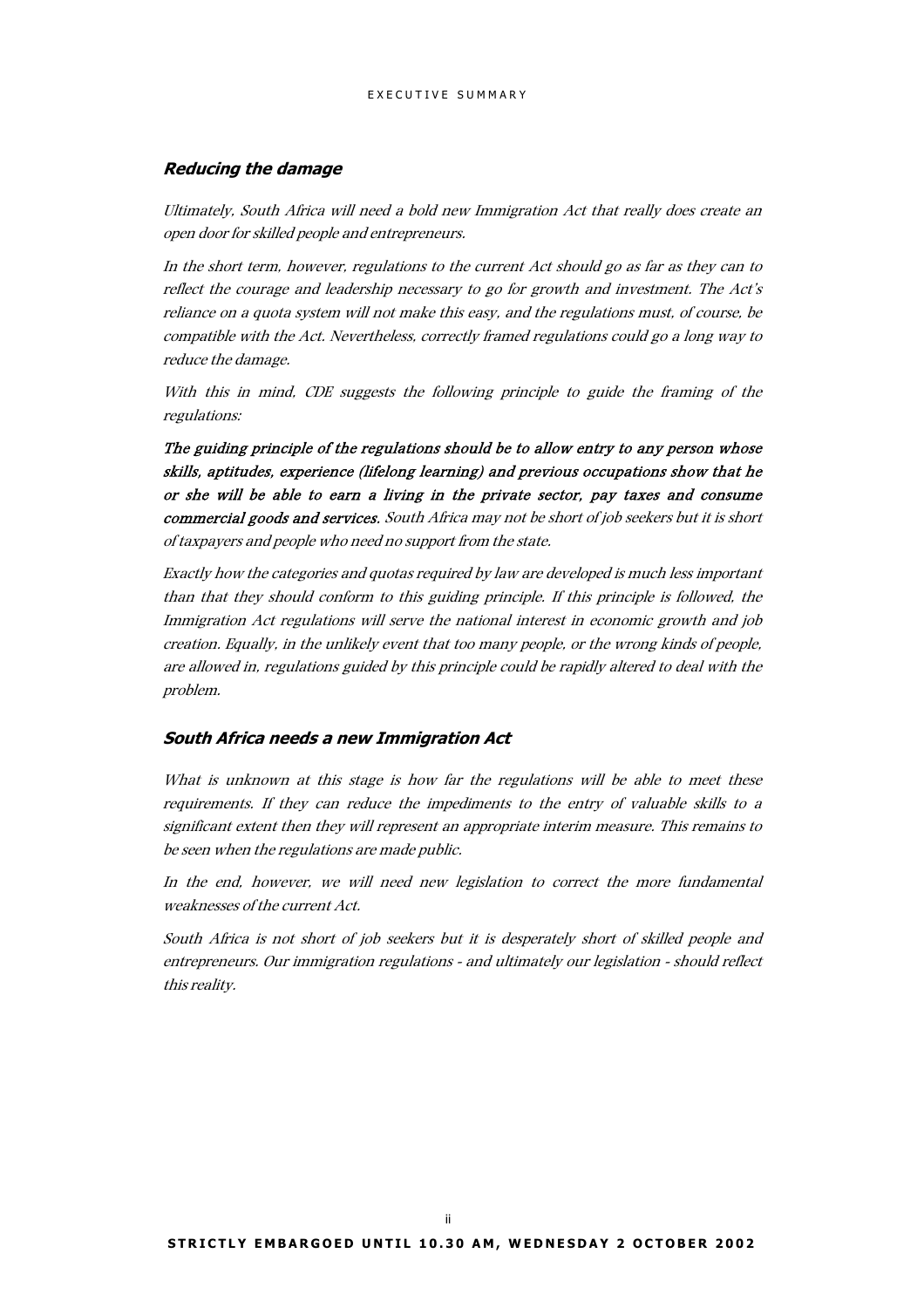# **SOUTH AFRICA'S NEW IMMIGRATION LAW A salvageable instrument for economic growth?**

What does our new legislation on immigration add up to? Everyone agrees that it will not facilitate the unconstrained entry of skills that our economy urgently requires, but is it a step in the right direction? Or is it a "mess", as an editorial in *Business Day*, a newspaper known for its scrupulously even-handed editorials, summed up the general impression of the longawaited new legislation? $1$ 

This new law replaces the notoriously cumbersome and defensive Aliens Control Act that had as its major purpose the discouragement of as much immigration as possible. The demise of that Act, one of the last vestiges of the old siege mentality of the era of white supremacy, should have been greeted with relief, instead of the current dismay and confusion.

Over the past seven years CDE has reacted at length at all stages in the evolution of the new legislation because this issue is of cardinal importance to the economic future of the country. CDE therefore considers it important to take stock of the situation now that the Act has been passed and to communicate its assessment of 'where we are' to its stakeholders and the wider public.

What are the issues, what are the current problems and why the confusion? How can the situation be rescued?

# **1. THE ISSUES**

Firstly, what are the fundamental issues?

# Illegal immigration is an undisputed problem.

CDE agrees with government, organised business and labour that the large number of illegal immigrants within our borders is a serious matter. Quite aside from what the effects of this phenomenon might be on the economy and the society, it is a problem that has to be urgently addressed. No administration claiming to be competent and viable can afford to countenance illegal or extralegal activity on the scale that illegal entry into the country most probably amounts to.

While everyone agrees that the situation has to be brought under control, there is enormous confusion about the scope of the problem. What broad numbers are we speaking of? Could it be that well over 10% of the economically active persons in the country are here without official sanction? What do these people want? Are they temporary informal migrant workers and traders who will return to their home countries of their own accord or do they aspire to permanency?

Clearly we need serious research on this large and complex problem – research that goes well beyond the interesting but restricted case studies and provisional estimation procedures conducted hitherto. As yet there are no guarantees that this research will be launched. The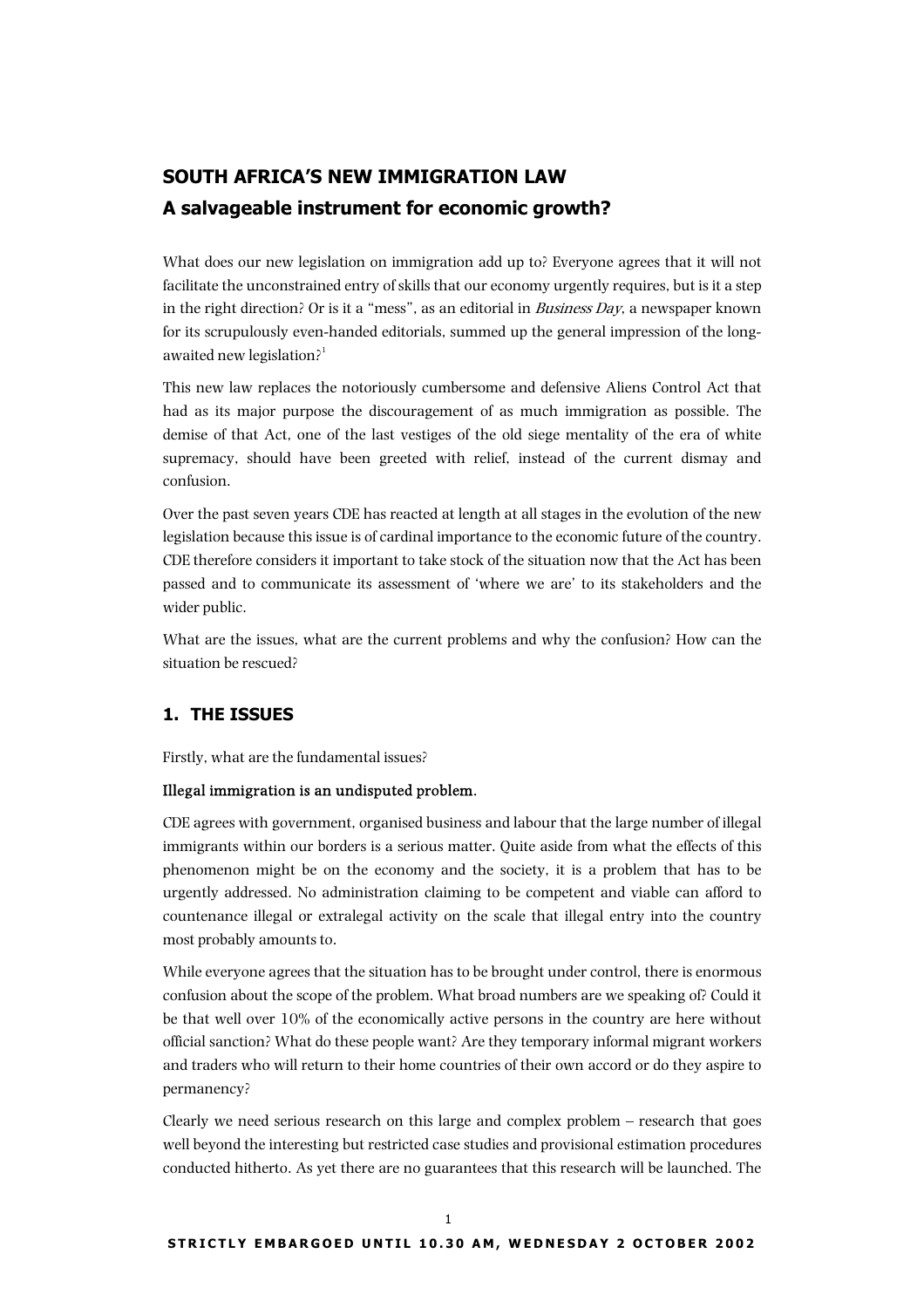yet to be established new Immigration Board should take up this research challenge as a matter of urgency.

But this is not the burning issue – virtually everyone agrees that this problem has to be brought under control.

#### Skilled legal immigration is the contentious issue

The burning issue is skilled immigration and what government's approach to it should be. It is this issue that underlies all the controversy and confusion at the moment. And underlying this are some fundamental questions. How badly does our economy require the additional skills that immigration could bring? How should "skill" be defined – is a formally unskilled person with vocational experience and a track record of productive output not effectively "skilled"? What are the benefits for society of the legal immigration of people with skills, qualifications and experience, and what are the consequences of failing to attract them? What is South Africa's likely trajectory over the next ten years if we continue to be burdened by a serious skills shortage? How much better will South Africa do over the foreseeable future if this constraint is loosened? Should race be a factor? What are the implications of the answers to these questions for policy and legislation?

CDE has attempted to answer all these questions at some length in previous publications and responses to the legislative process.<sup>[2](#page-25-1)</sup> It is unnecessary to repeat the evidence already presented, but it is necessary to sum up the keynote conclusions.

# **CDE's conclusions on the need for new skills from abroad**

1. South Africa has a very serious deficit of productive skills. As the new global "knowledge" economy deepens its impact and extends its inter-penetration with our own, this deficit will deepen. All major analyses of our competitiveness point to our human resource base as the most serious drag on our likely future growth. The output of our education system, both in absolute terms and relative to changing demands on it, has weakened in recent years and is not likely to turn around for the next few years. While there has been some improvement in matric pass rates, our output of university level maths and science passes is still declining in absolute terms.<sup>[3](#page-25-2)</sup> South Africa is probably the only modern economy in the world in which this is happening. If our average economic growth rate improves to even half the rate we need to reduce unemployment it will run into serious human resource constraints. The most recent survey among its members by the Southern African German Chamber of Commerce and Industry shows some improvements in business confidence in the country, but 52% of the 127 companies responding are pessimistic about the likelihood of our educational system improving enough to support increased productivity.<sup>[4](#page-25-3)</sup> South Africa cannot develop a successful economy that creates large numbers of new jobs without an injection of new skills. The much-needed turn-around in the education system will take time to deliver enough home-grown skilled people to make a real difference to our economic prospects. The only short to medium term solution is to source new skills from abroad through immigration. (See box: South Africa's need for foreign skills)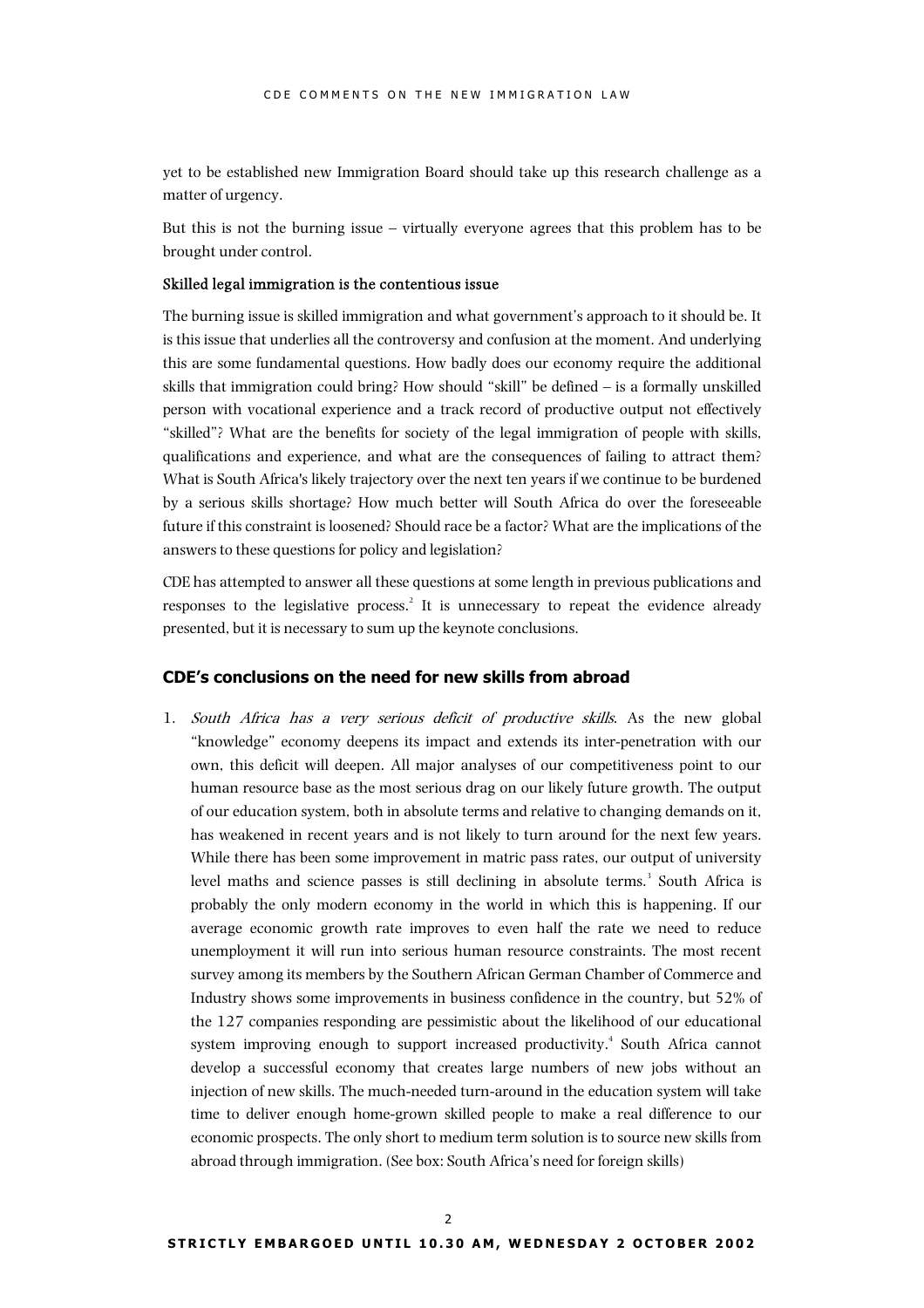# **SOUTH AFRICA'S NEED FOR FOREIGN SKILLS**

Organised business and the professional organisations are unanimous in identifying a major shortage of skills in South Africa. Many of these groups have been calling for an 'open door' to skilled immigrants:

'Business is convinced that the immigration policy we need should constitute a progressive, modern approach which would help to integrate South Africa with the rest of the world and ensure that necessary skills are made available from all sources to promote economic growth and development. The reality is that, at the present pace, we will never catch up with the exponentially accelerating knowledge economy of the developed world, because we simply cannot create skills quickly enough, nor do we have instructors to impart them, unless we look outside our borders. -- **Business South Africa, 15 May 2002[5](#page-25-4)**

"Liberalisation of immigration requirements [is needed] in order to reduce our skills deficit and enhance risk-taking in the economy." **- Kevin Wakeford, CEO, South African Chamber of Business, November 2001[6](#page-25-5)**

"A shortage of skilled workers is a deterrent to foreign companies considering investing in South Africa." -- **Wolfgang Thomas, chief economist, Wesgro, 20 March 2002[7](#page-25-6)**

"The general lack of skills, in particular financial management skills, in South Africa presents a serious challenge…. This is illustrated best by the small number of Chartered Accountants relative to the population and is compounded by the so-called 'brain drain.'" - - **Abel Dlamini, chair, Public Sector Committee, South African Institute of Chartered Accountants, April 2002[8](#page-25-7)**

"It is a crisis. We are losing white and black engineers to other countries. Our immigration policies stop us from bringing skilled people in." -- **Stuart Melaia, telecoms placement consultant, 15 September 2000[9](#page-25-8)**

"More than a quarter of all South African doctors who graduated between 1990 and 1997 are currently working abroad." -- **South African Medical Association, 9 July 2001[10](#page-25-9)**

*CDE 2002*

- 2. The skills of new immigrants come with some value-adding bonuses to boot. They bring skills and educational qualifications that have been funded by the taxpayers of other countries and which are therefore very cheap additions to South Africa's assets. Furthermore the types of people who migrate to new countries have demonstrated universally that they are more often than not energetic, risk-taking individuals who work extra hard to establish themselves in their new homes. Aside possibly from some Far Eastern countries, there are few successful economies that do not owe a large measure of their economic progress to immigration.
- 3. The immigrants who have been most useful are of three kinds people with high academic, scientific and technical qualifications, people with special craft skills and vocational experience (e.g. the wine-makers who came to South Africa with the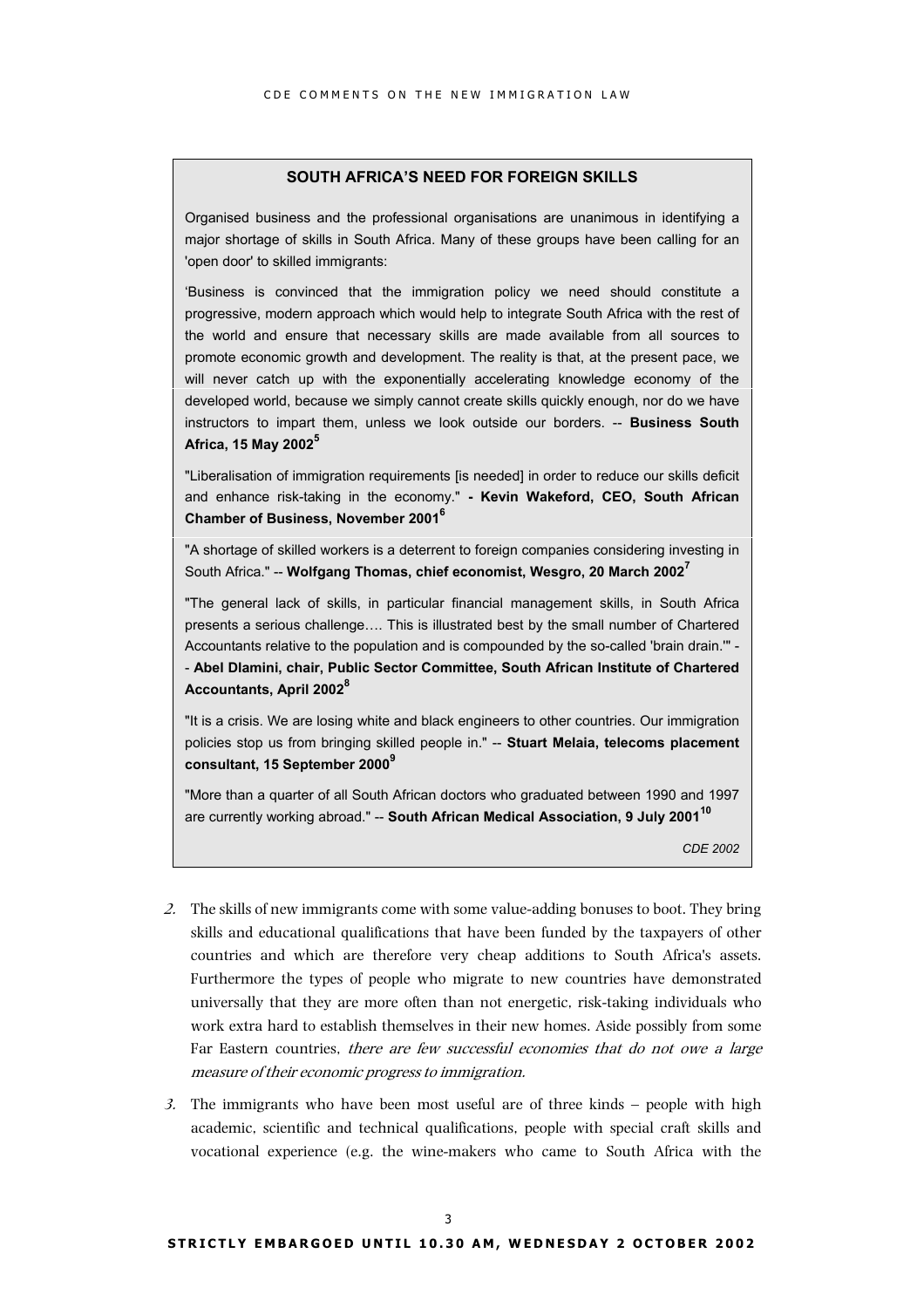Huguenots), and people who may not have had particular qualifications but who have excelled in starting small businesses that have grown into large industries. The contributions of the last category are unpredictable – they cannot be identified in advance – but entrepreneurs (starting from very humble beginnings) are the type of immigrant whose contributions have been most economically valuable.

- 4. South Africa itself is testimony to the benefits that immigration of able people can bring. Here CDE refers not only to immigrants from the western nations but to the enrichment of South African society and its storehouse of talent throughout recorded history. People of Malay extraction, people from India and Pakistan, from Eastern Europe, the Middle East (Lebanon) and the Far East have all made major contributions to South Africa's skills base. Most recently we have benefited from the immigration of people from African countries to our North. Our universities in particular have benefited significantly by the appointment of academics from a variety of African countries, some of them having rapidly become familiar public figures.
- 5. Yet all over the world, immigration is an emotional political issue. Popular sentiment tends to over-ride reason. People fear immigration (except in North America where the general population seems to realise how much the contributions of immigrants have supercharged the economy). For instance, Europe is now going through a significant new wave of xenophobia. But it is important to remember the facts: the immigrants who are feared are not South African nurses and teachers, Indian computer scientists and technicians, Chinese restaurant owners, North African chefs, Asian entrepreneurs or Latin American musicians. The people who arouse resentment and fear are unskilled refugees or illegal immigrants, as is the case here. No one in South Africa can seriously object to Cuban doctors, to Asian small factory owners or to East and West African academics.
- 6. Immigration is feared most where unemployment is highest, which is another reason why North America, with typically low levels of unemployment, is so tolerant of immigration. Western European critics of immigration seldom stop to consider that their relatively high rates of unemployment are caused much more by all the laws, regulations and agreements in the marketplace protecting their own employees than by the new immigrants, who generally make their way without such cushions of security.
- 7. Our own shockingly high and rising rates of unemployment, among the highest recorded rates in the world, are largely due to the fact that huge proportions of our school-leavers, chronically unemployed and retrenched workers simply do not have the basic levels of literacy and numerical abilities to be employable, self-employable, or easily trainable. The Mesebetsi Labour Force Survey (2001) conducted by FAFO for the Department of Labour has shown once again that unemployment rates among people with any kind of post-school qualification are less than one third of the average, and among people with technical, vocational, mathematical, science-based and commercial qualifications unemployment is even lower.<sup>11</sup> The vital implication of this is that *one* qualified immigrant teacher of mathematics, science or bookkeeping can probably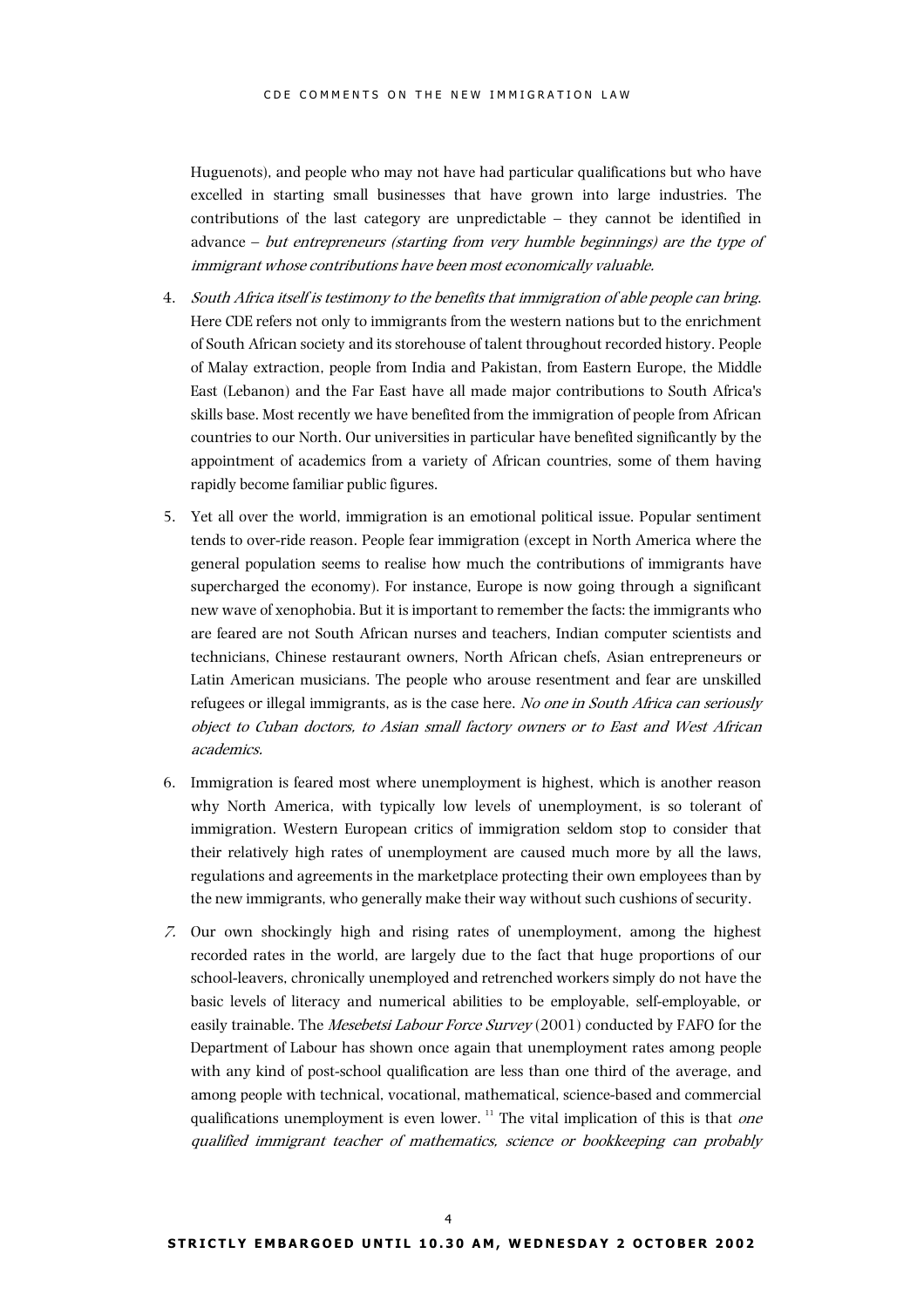"create" scores of jobs without in any way reducing the chances of a South African becoming employed.

- 8. We are also losing skills through emigration. This is not unusual in emerging markets but South Africa is not replenishing these skills through immigration. In 2001, official figures (which are generally accepted to underestimate emigration by well over 50%) show that we lost nearly six times more professionals and technicians than we gained. A recent University of South Africa study estimates that 1,6 million South Africans are already living abroad and that in 1999 alone no fewer than 39 000 more joined them. Some 20% of South African skills have been lost through emigration. Worse still, it estimates that around 70% of skilled South Africans consider emigrating. The study quotes the fact that some 35% of doctors who graduate from the Wits Medical School have left the country.<sup>12</sup> The fewer than 4000 legal immigrants that enter the country each year are an insignificant compensation for the loss.<sup>13</sup>
- 9. All these figures take no account of the fact that, not only will our unskilled labour force be decimated by the Aids pandemic in years to come, but our skilled and professional labour will also be gravely affected.

#### **Wider benefits of skilled immigration**

The arrival of new skills would also have important wider benefits, quickly reaching beyond the companies that employ them or that they create, or the students they teach.

South Africa has a problem of relatively low fixed investor confidence. This problem has multiple causes and by no means all of them can be laid at the door of policy. Happily many of the problems affecting investor confidence can be addressed and with the underpinning of sound macroeconomic policy the government is well positioned to correct the factors discouraging fixed investment in the short to medium term. However, there are some constraints in our economy that are directly or indirectly linked to investment and capital availability that are impossible to change in the short to medium term if only our internal options and resources are considered. One of these is our low savings rate, another is the low proportion of economically active people who pay income tax, a third is our relative shortage of viable medium scale entrepreneurs – what the IMF has called our "missing middle." In each respect productive immigrants provide the probability of short-term alleviation of the constraint.

Productive immigrants pay tax, not least because the conditions of their work permits would make it very unwise for them to evade tax. Immigrants tend to save a great deal because they have to rebuild their security in a new country. A very large proportion of the medium size factories, building contractors, and specialised commercial ventures in South Africa have been started by immigrants. The UNISA study referred to above estimates that every skilled professional, directly or indirectly generates 10 unskilled jobs.<sup>[14](#page-25-13)</sup>

For these reasons, South Africa's need for skilled immigrants is far larger than only the demand created by employers' need for imported skills. We should go beyond satisfying particular employers' immediate skilled labour shortages. Rather, we should aim to expand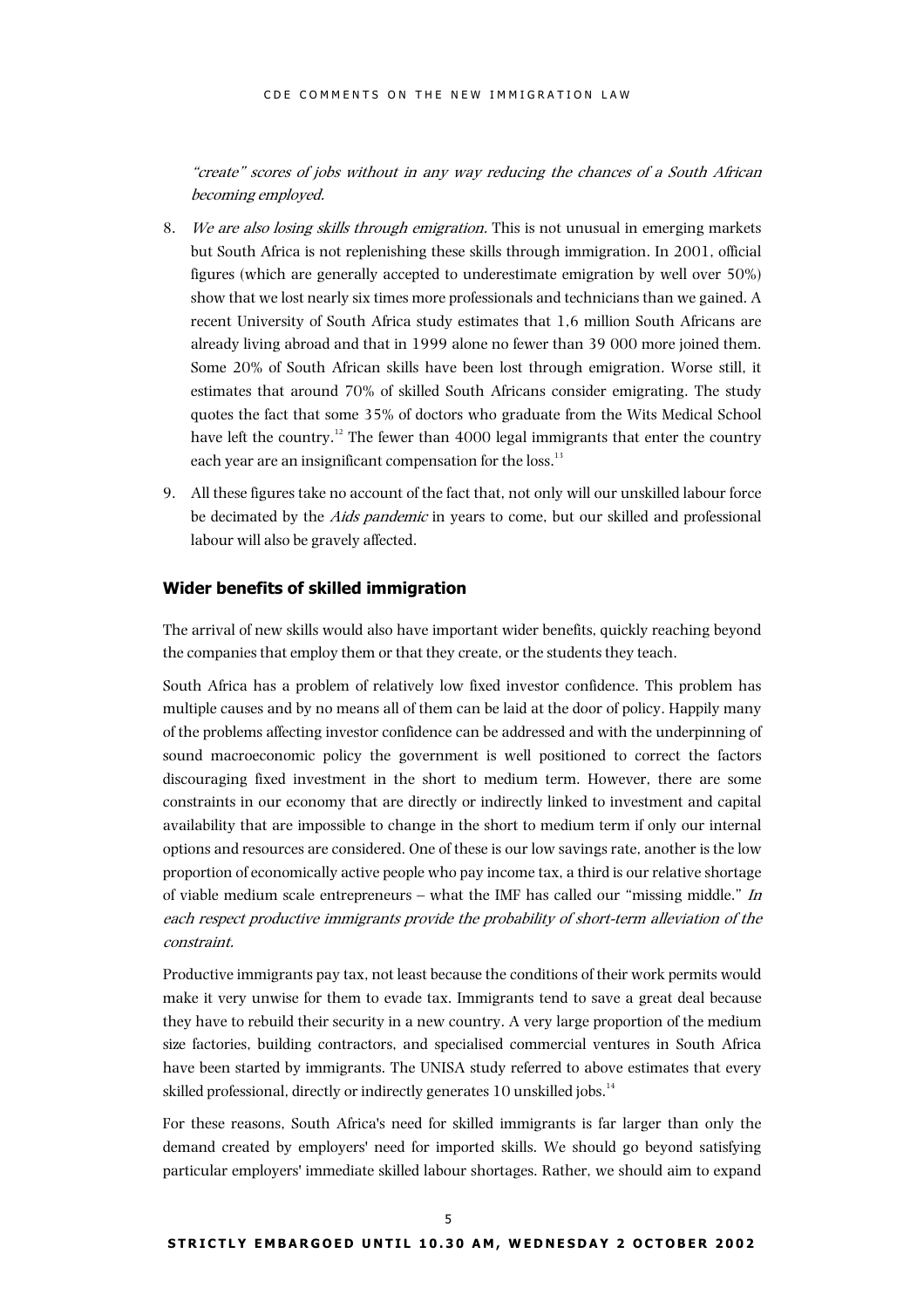the pool of skills and entrepreneurial energy in the economy as a whole. It is, after all, a generous supply of entrepreneurial energy that gives an economy real drive.

#### **CDE advocates an open door policy**

It is for all these reasons, and others, that CDE has in its submissions in respect of immigration policy argued for an open door approach to foreign skills. CDE has gone further than most of the other advocates of a liberalisation of immigration policy by promoting the case for the unfettered entry of all people who have been offered employment AND those who will independently be able to find productive employment or employ themselves. We have been criticised for this position on the grounds that the inflow of people could crowd out opportunities for South Africans.

CDE, however, is totally unconvinced by this kind of criticism.

South Africa is not a very popular destination for would be immigrants. In fact the opposite is true – South Africa will always struggle to compete for skilled immigrants with the huge skillshungry economies of Europe and North America. As South Africa knows to its cost, these countries actively 'shop' for skills in South Africa and elsewhere in the developing world.

Even if we reach the happy stage of attracting more skilled people than we lose, the inflows are likely to be very modest indeed. And this open door approach need not be a permanent condition but can in fact be narrowed at some time in the future if it is assessed that the country is training enough of its own skills to grow the economy, create millions of new jobs and compete successfully.

To sum up, South Africa has four closely linked shortages:

- A shortage of recognised formal skills and professional, technical, commercial and other vocational competencies,
- A deficit of people at a level of basic education in maths, science, commerce and other numerate disciplines that would allow them to be deployed or trained in the myriad and diffuse tasks in a modern, knowledge, technology and technique-based economy,
- A shortage of people with managerial and project management abilities, relevant not only in the private sector but also in a variety of development roles in the public, semistate and NGO sectors, and
- Far too few people with focused entrepreneurial aptitudes and motivations, whether accompanied by formal skills or not, who are self-employable and likely to add value in an economy with relatively weakly developed middle ranges of competitive business activity.

There are only two solutions available. One is a dramatic upgrading of our educational and training systems and the other is sourcing the skills and competencies abroad. The former is the most vital strategy and a range of relevant reforms and policies are being pursued. However, it will be years, if not decades, before current educational reform and training initiatives bear results on scale, and these very initiatives are constrained by a lack of skilled educators, trainers and mentors.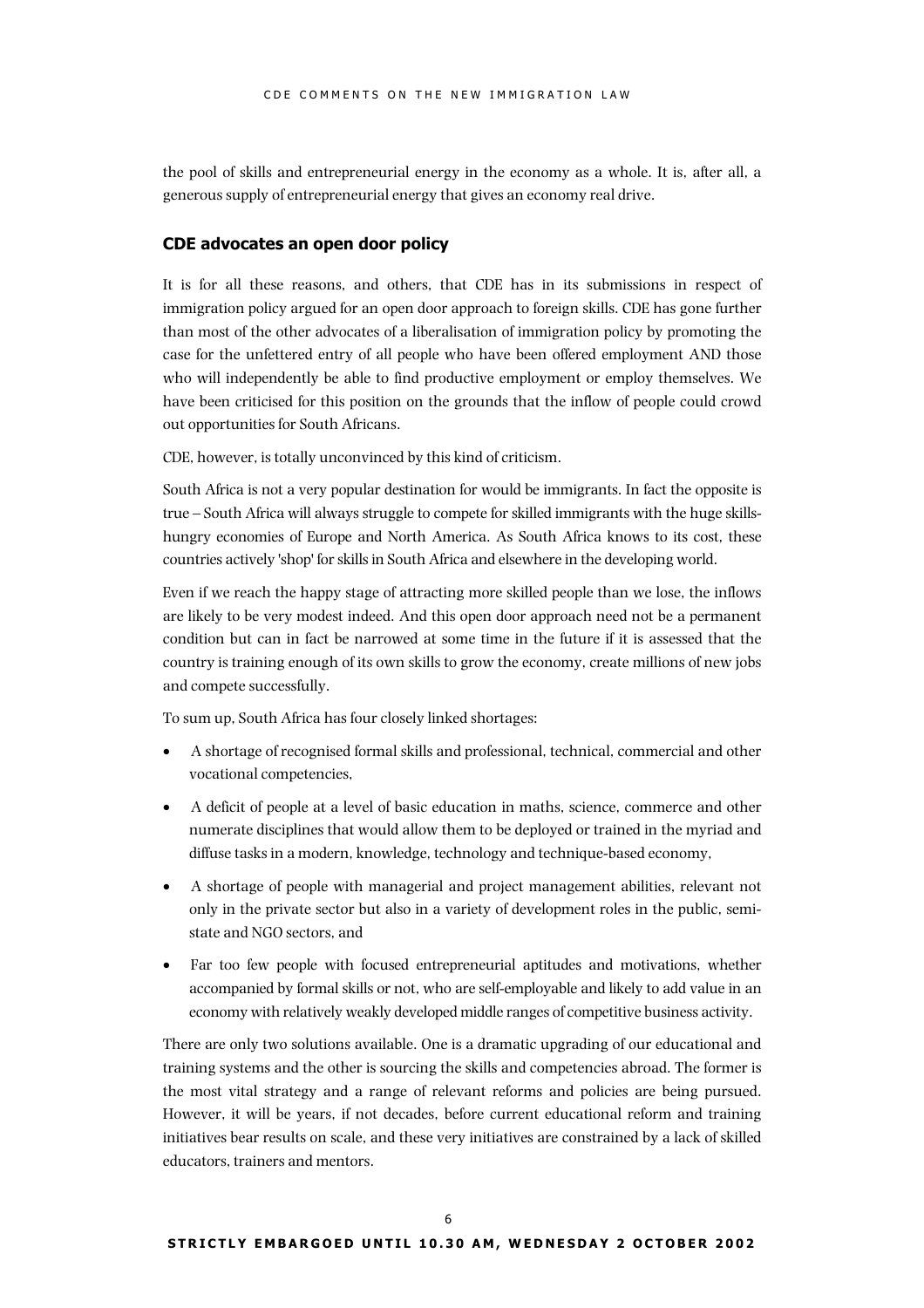Therefore the only short-term alternative is the latter  $-$  an open door and market-driven immigration policy. It bears repeating that this approach is an essential ingredient in the success of the longer-term education and training option that will create home-grown skills, as we desperately need foreign teachers in our universities, schools, and other training institutions.

# **2. THE IMMIGRATION DEBATE AND THE RECENT LEGISLATIVE DEBACLE**

South Africa's skills crisis is well understood by the President and key Cabinet members. The critical need for skilled migration was fully acknowledged by President Mbeki in his State of the Nation speech in February 2001 when he committed government to 'improving competitiveness by lowering input costs throughout the economy' and to reviewing 'immigration laws and procedures to attract skills into our country'.[15](#page-25-14) (See box: Senior politicians on the skills crisis)

#### **SENIOR POLITICIANS ON THE SKILLS CRISIS**

South Africa's most senior politicians have identified our nation's shortage of skills and knowledge as a major obstacle to rapid economic growth and job creation, as these comments show:

"… much more needs to be done to improve our skills base….Immigration laws and procedures will be reviewed urgently to enable us to attract skills into our country." - **President Thabo Mbeki, 9 February 2001[16](#page-25-15)**

"The South African economy is not one of growth without jobs…. it is in need of specific kinds of skills.... We need to expedite programmes dealing with skills development." --**President Thabo Mbeki, 25 July 2002[17](#page-25-16)**

"… our economy has restructured and is becoming more services oriented which requires new skills…. the skills that are abundantly available in the economy are those that are not required by the economy." - **Deputy President Jacob Zuma, 11 June 2002[18](#page-25-17)**

"… we need to open up the country to the skills our economy needs, as stated by the President in his State of the Nation Address last year." - **Minister Mangosuthu Buthelezi, 19 March 2002[19](#page-25-18)**

"In every sector of our economy, highly skilled labour is in high demand and vacancies cannot be filled." - **Minister Alec Erwin, 21 May 2002[20](#page-25-19)**

"The defining line for economic competitiveness of nations is today drawn between those nations that are knowledge rich and those that are knowledge poor." **- Minister Kader Asmal, 14 June 2002[21](#page-25-20)**

"It is not correct to assume that every job occupied by a non-South African means one job less for a South African. We need managed immigration that can contribute to stimulation of economic growth, development and create jobs for South Africans." - **Mpho Scott, Chairperson of the Home Affairs Portfolio Committee, 17 May 2002[22](#page-25-21)**

*CDE 2002*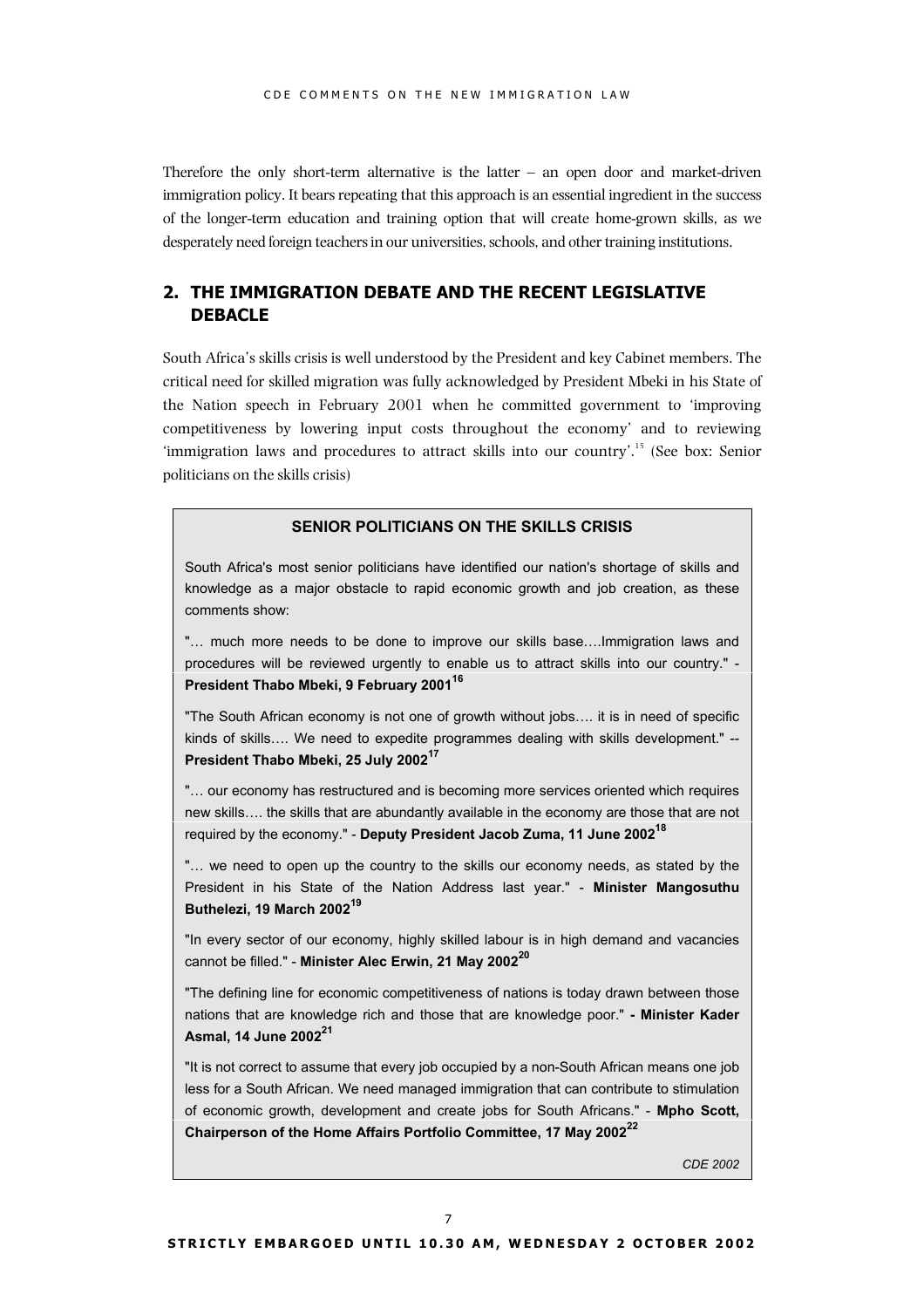The President has recently been struck by the large number of positions advertised in the press, reflecting vacancies that the South Africa Chamber of Business estimates at no fewer than 500 000.<sup>23</sup> The weakness of our educational system is also fully recognised at cabinet level. For example, the Minister of Education has recently bemoaned the fact that South Africa has a low graduation rate and that only some 15% of its 600 000 tertiary level students succeed in obtaining the qualifications that they enrolled for. $^{24}$  One would expect, therefore, that the need for skilled immigration would be an issue of common agreement among opinion leaders and stakeholders. If the recent parliamentary process surrounding the new Immigration Act is anything to go by, however, South Africa is at war with itself over the issue of immigration. (See box: Race and immigration).

The legislative process, including the hearings by the Parliamentary Committee on Home Affairs, was muddy to put it mildly, reflecting a confusing interplay of political interests and hostilities, near-xenophobic sentiment, issues of racial transformation and above all a failure on the part of Cabinet to exercise leadership. The tortuous process that has finally led to the enactment of the new immigration legislation in the final minutes of the  $11<sup>th</sup>$  hour to meet a constitutional deadline, has disappointed all people whose over-riding commitment is to economic growth. It has also yielded rich but not particularly inspiring insights about a lack of focus and judgement in our politics. For example it has revealed that government appointed office bearers are not always the right people for the job, as seen in the ineffective performance of the earlier chairperson of the portfolio committee, who was replaced too late for his successor to produce the best results. It has not, however, resulted in the kind of legislation that South Africa needs and that was promised by President Mbeki in his State of the Nation speech in February 2001. CDE considers that it is necessary to record some key elements in the whole process.

### **The draft legislation**

After intensive and expansive debate around the White Paper, the Minister and Department of Home Affairs initially produced draft legislation that, technical difficulties notwithstanding, was a huge improvement on the Aliens Control Act. The new draft legislation was basically intended to be market friendly and to support growth and investment. CDE recognised that the draft was a large step in the right direction but on the basis of its commitment to economic growth and the ultimate prosperity of all South Africans, we also emphasised the negative implications of the draft for the country's skills base.

From the vantage point of its own interests, the reactions of business were mixed. Organised business appreciated the provision for corporate permits, allowing large businesses to act as agents in issuing work permits subject to certain prescriptions. They also accepted that the outsourcing of certification to Chartered Accountants would speed up applications and avoid less-efficient departmental procedures, with reservations about the affordability of CA's for smaller businesses.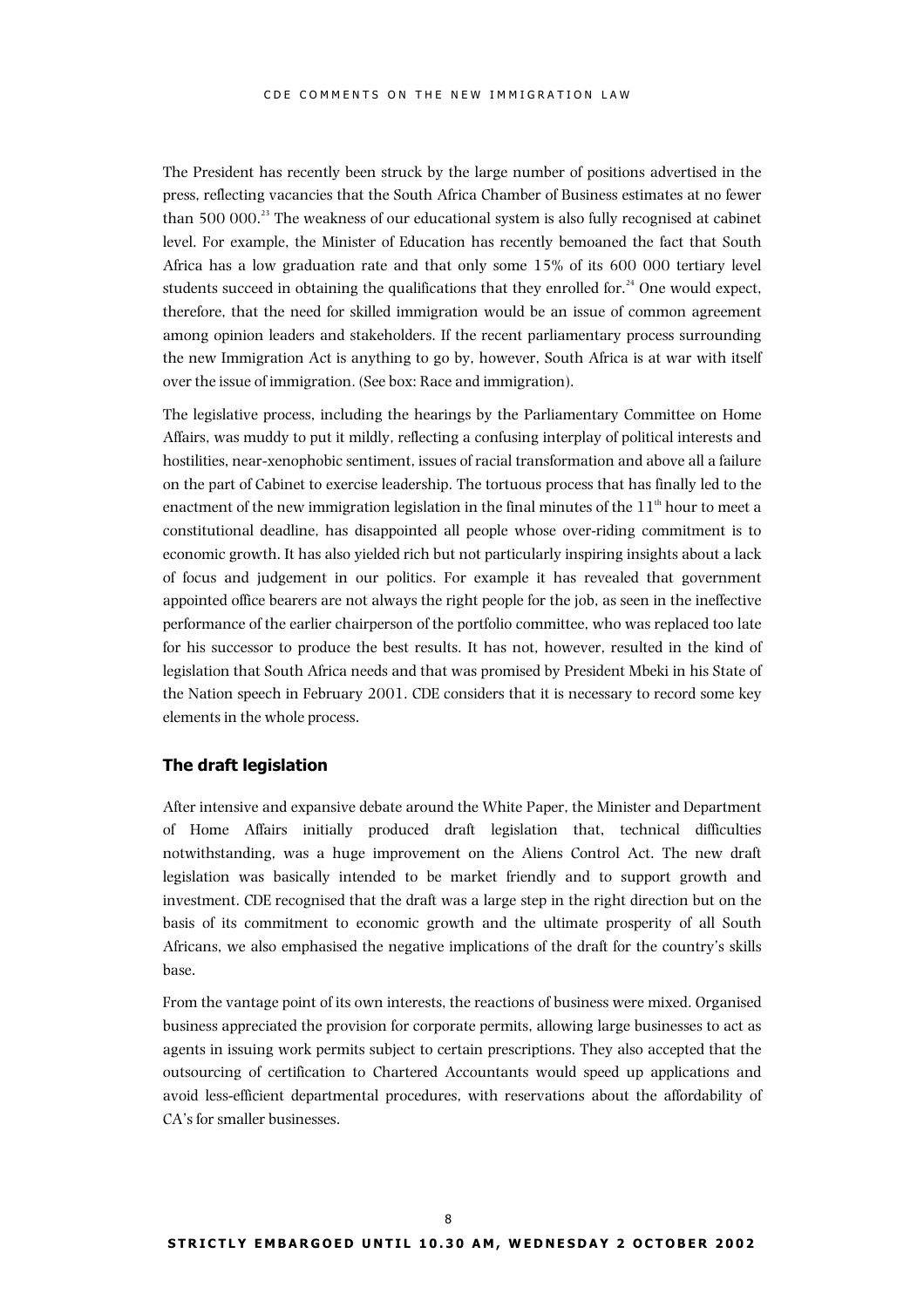# **RACE AND IMMIGRATION**

It is hard to avoid the suspicion that at least some opposition to skilled immigration is fuelled by short-sighted feelings of hostility towards foreigners, and particularly non-African foreigners. (Of course, when unskilled immigration is discussed, these negative perceptions are often extended to foreign Africans.) For example:

"It is said of the current legislation [the Aliens Control Act, since replaced by the Immigration Act] that it stems from the apartheid era and is racialist and should therefore be removed from our statutes. It must be realised that this legislation and its basic principles stem from 1913, shortly after the unification. The reason for this legislation is however, extremely interesting. It was to keep undesirable, fortune-hunting citizens (whites) from Europe, America and Canada from pouring into the country….

The experience of the enforcement officers of the Department in their daily contact with and assistance to other South African security institutions has taught us one serious lesson. Approximately 90% of foreign persons, who are in the RSA with fraudulent documents… are involved in other crimes as well…. There are a large percentage of undocumented illegal migrants who… are affecting our normal citizens on grassroots level seriously. I refer to the unemployment problem. I am not an expert on labour but from the figures quoted in the media it appears that unemployment is never adjudged to be less than 10% and very often higher…. 10% or more the population are illegal aliens. The equals most of the quoted unemployment figures." – **Billy Masethla, (then) Director-General of Home Affairs, 15 April 2002[25](#page-25-24)**

"The Bill gives more priority and preference to those who have capital to come to South Africa with no hindrance. It discriminates against those without capital, specifically Africans….Limits should be set on the extent of the foreign ownership of land in South Africa…. The sad truth of the matter regarding unrestricted foreign ownership of the land, is that we may find that due to land hunger among the majority of South Africans, the government may be forced to buy back the very land that it is currently making available to foreign owners at exceedingly inflated prices." – **Dr Sehlare Magetlaneng, Senior Research Specialist, Africa Institute, 23 April 2002[26](#page-25-25)**

"The broad thrust of the Bill places considerable emphasis on highly skilled foreign workers….

We are concerned about the impact that the overemphasis on highly skilled workers will have on national programmes prioritising the development of local skills…. We believe that the Bill should emphasise the importance of immigration policy in facilitating regional socio-economic development generally.... The Bill's failure to do this, combined with its emphasis on highly skilled and qualified individuals, will have the indirect effect of discriminating against black foreigners, particularly from within the Southern African region…." -- **COSATU, NACTU and FEDUSA, 18 April 2002[27](#page-25-26)**

*CDE 2002*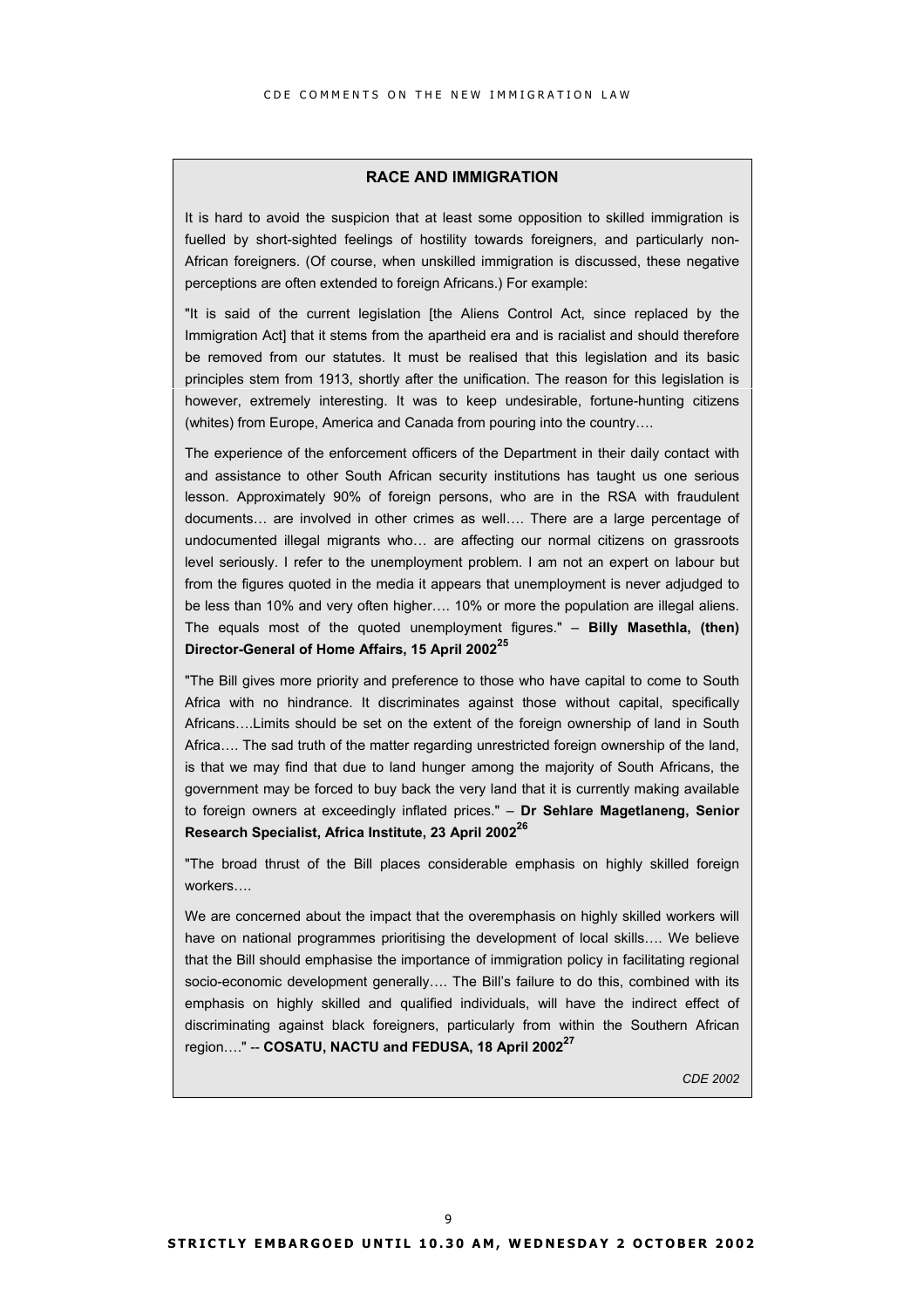Either in anticipation of or as a result of reactions by other Departments and stakeholders consulted, some qualifiers to the general tendency of the Bill towards market friendliness were incorporated in the Department of Home Affairs' draft. These alarmed business.

The proposal in the White Paper for an independent Immigration Board with the power to formulate and define implementation policy, was dropped and replaced with a Board with advisory functions. This was perhaps not surprising. Only very confident governments are happy to devolve their powers.

The qualifications to the principle of market friendly migration policy included provisions for:

- a levy based on the remuneration of foreign employers to be paid into the National Training Fund,
- certification that the terms and conditions of the employment of immigrants would not be lower than that prevailing for local employees, any inflation due to scarcity of skills notwithstanding,
- surveillance of such certification by the Department of Labour,
- the establishment of the principle of regulation by skills quotas, although such provisions were according to the Department of Home Affairs intended to be limited to exceptional cases. (There were alternative provisions that could have accommodated most applicants for work permits)
- and, above all, general wording that *could* have allowed huge scope of discretion by officials, in particular the use of the term "may" instead of "shall" in defining the obligations of the Department of Home Affairs to issue permits to foreigners.

Understandably in a high tax regime, business was resolute in opposing the training fund levy and the requirements in respect of training contributions by holders of corporate permits. The levy would have added to business costs and would have amounted to an effective increase in taxes.

#### **The parliamentary process**

It is noteworthy that the amended versions of the draft legislation represent the first time that parliament itself has framed legislation. In one sense this is a valuable departure from the rubber-stamping that has characterised the passage of other legislation. While it is clear that the Portfolio Committee applied itself energetically in the final stages of the process, the earlier stages were less than impressive.

Although earlier salvos were fired, it has been in the deliberations and presentations made to the Parliamentary Committee for Home Affairs, chaired by the ANC, that the quite fundamental contradictions between the requirements for growth and investment and the inclinations of political decision-makers and key stakeholders become evident.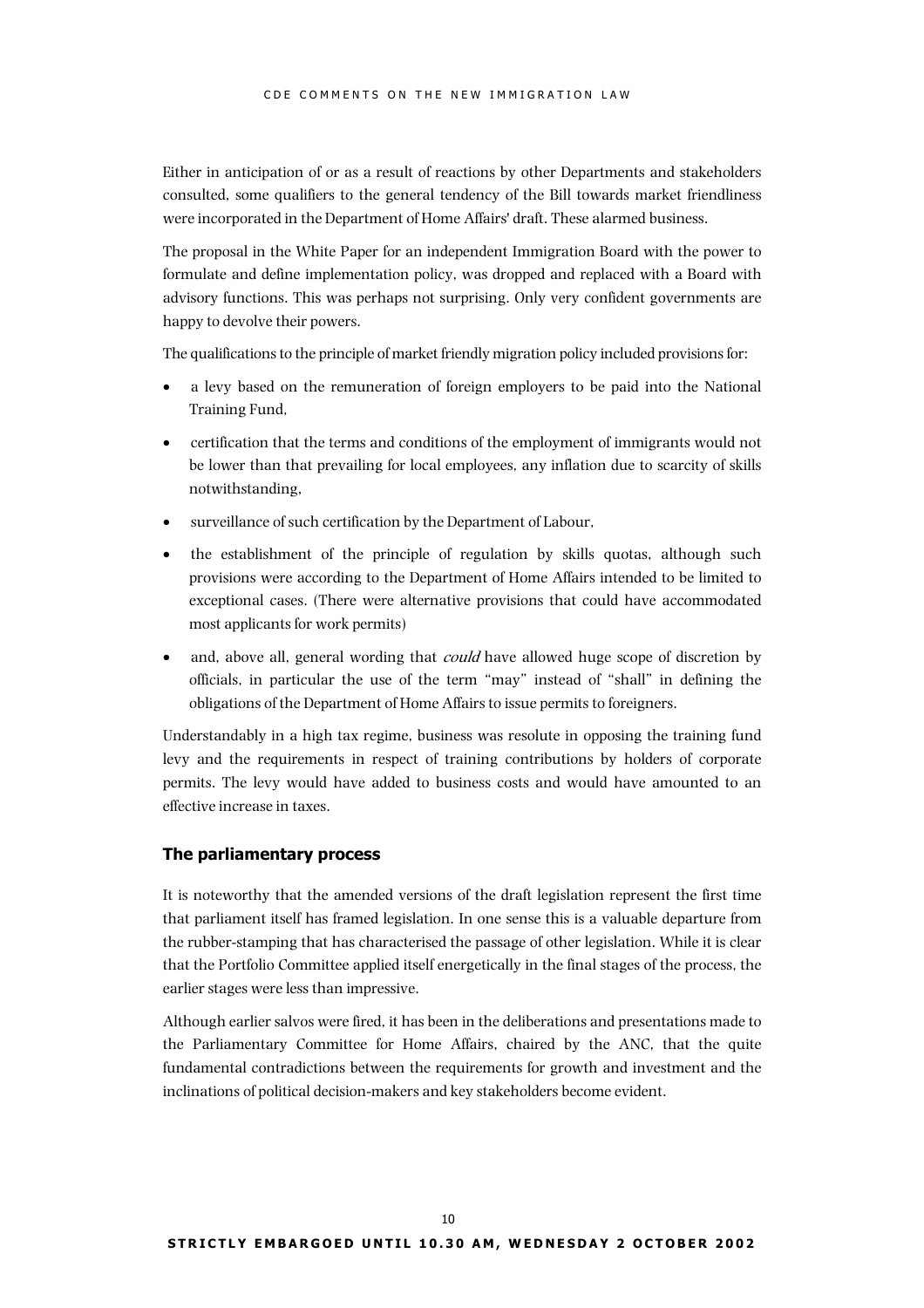# **HOW NOT TO DEAL WITH IMPORTANT LEGISLATION**

The following table summarises the parliamentary processing of the Immigration Bill from late October 2001 to May 2002. This process unfortunately combined lengthy delays and confusion in its first phase with extreme hurry and other forms of confusion in its final phase. It further combined painstaking consultation until mid-May 2002 with a nearly unprecedented display of ruthless majoritarianism thereafter. It illuminates the complexities of the relationship between the IFP and the ANC, but does so, regrettably, by providing South Africa with a textbook example of how not to make a law.

| 1997-2001       | 5-year consultative process on immigration policy; including Green Paper on<br>international migration, 1997; White Paper on international migration, 1999; draft<br>Immigration Bill, February 2000; international consultative conference, July 2000;<br>extensive inter-departmental and public consultation, NEDLAC input and Cabinet<br>processing, including a full-day Cabinet workshop, 2000; further Cabinet<br>deliberations, 2001/2 |
|-----------------|------------------------------------------------------------------------------------------------------------------------------------------------------------------------------------------------------------------------------------------------------------------------------------------------------------------------------------------------------------------------------------------------------------------------------------------------|
| 24 October 2001 | The Chair of the Home Affairs Portfolio Committee, Aubrey Mokoena, MP, rules<br>that the Bill is to be 'read aloud line by line, in order for the Committee members to<br>know it backwards and forwards, as the Cabinet does.'                                                                                                                                                                                                                |
| 13 March 2002   | Mokoena is called before the Parliamentary Rules Committee and instructed to<br>expedite the processing of the Bill in order not to miss the Constitutional Court<br>deadline of 2 June 2002 to amend the Aliens Control Act.                                                                                                                                                                                                                  |
| 19 March 2002   | The Minister of Home Affairs, Mangosuthu Buthelezi, introduces the Bill to the<br>Portfolio Committee and emphasises that it has received Cabinet approval.                                                                                                                                                                                                                                                                                    |
| 6 May 2002      | Mpho Scott, MP, replaces Mokoena as Chair of the Portfolio Committee on Home<br>Affairs.                                                                                                                                                                                                                                                                                                                                                       |
| 9 May 2002      | The ANC majority on the Committee introduces major changes to the version of<br>the Bill approved by Cabinet.                                                                                                                                                                                                                                                                                                                                  |
| 15 May 2002     | ANC and IFP complete inconclusive negotiations on the changes to the Bill.                                                                                                                                                                                                                                                                                                                                                                     |
| 16 May 2002     | The ANC majority on the Committee, ignoring the emphatic objections of the<br>Department of Home Affairs, votes through a significantly different version of the<br>Bill based on a quota system for skilled immigration.                                                                                                                                                                                                                      |
| 17 May 2002     | Minister Buthelezi introduces the amended Bill to the National Assembly. He<br>emphasises his disapproval of the Committee's amendments, and points out that<br>these were made against the advice of the Department of Home Affairs concerning<br>its capacity. He argues that the amendments subvert government economic policy<br>by reflecting a 'command economy philosophy'. The Bill is passed by the NA and<br>referred to the NCOP.   |
| 21 May 2002     | The Minister of Trade and Industry, Alec Erwin, attempts to have the quota<br>provisions removed from the Bill in the National Council of Provinces.                                                                                                                                                                                                                                                                                           |
| 22 May 2002     | Minister Erwin's intervention fails because of the need for the Bill to be passed into<br>law in time to meet the Constitutional Court deadline of 2 June 2002.                                                                                                                                                                                                                                                                                |
| 23 May 2002     | The National Council of Provinces passes the Bill. The Chair of the Social Services<br>Select Committee in the NCOP, recognising the deficiencies of the Bill, calls upon<br>the Minister to 'come back to Parliament with an amendment Bill' as soon as<br>possible. Minister Buthelezi points out that substantive amendments cannot be<br>made without proper consultation.                                                                 |
| 29 May 2002     | In response to a Parliamentary question, President Mbeki comments that the<br>Immigration Act 'may not address all the matters that we wanted.'                                                                                                                                                                                                                                                                                                |
| 30 May 2002     | President Mbeki signs the Immigration Bill into law.                                                                                                                                                                                                                                                                                                                                                                                           |

*CDE 2002*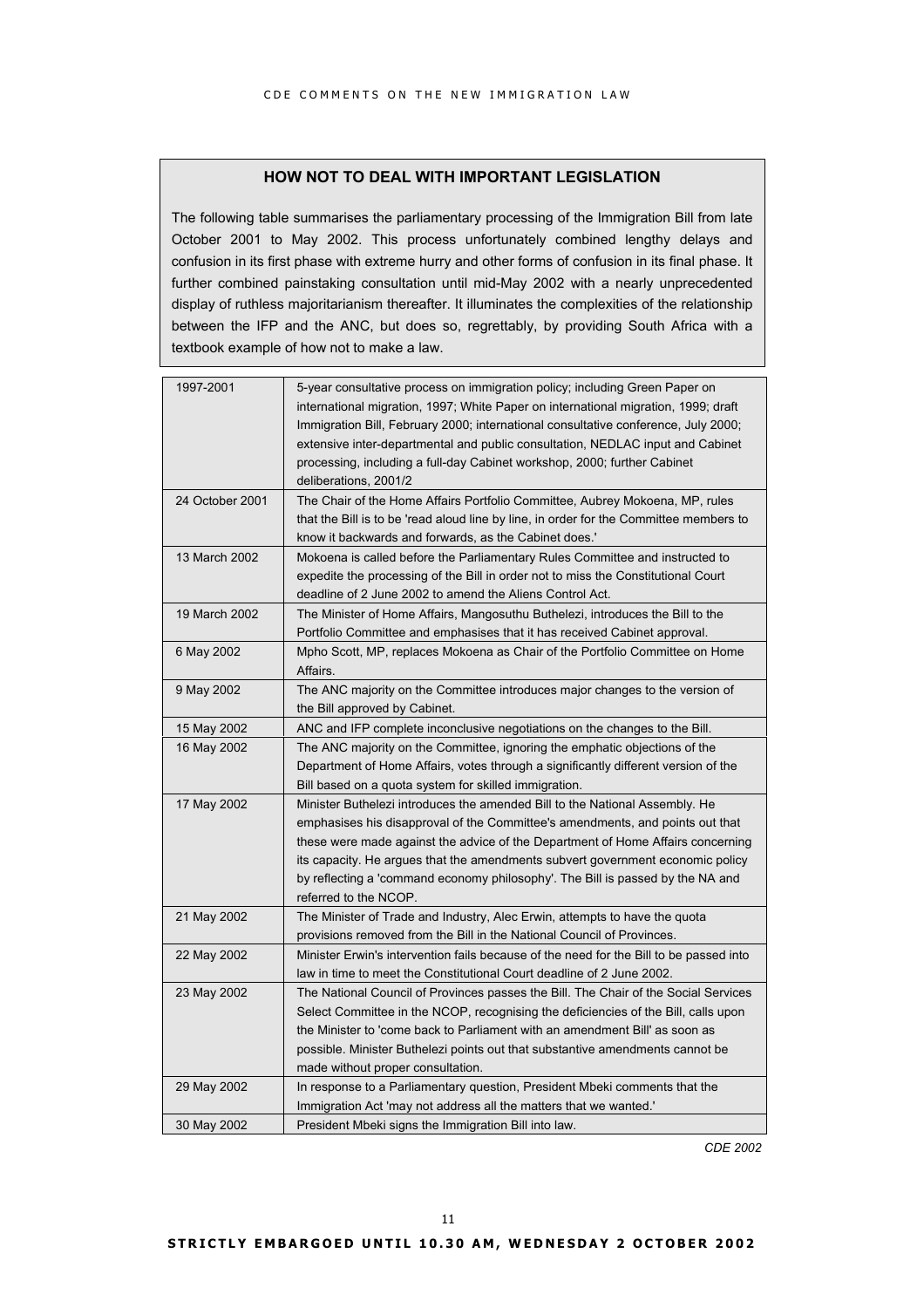From CDE's examination of reports of the proceedings of the Committee between March and May 2002 by the Parliamentary Monitoring Group, by the media and on the basis of selected interviews, a picture of general incoherence around the requirements of growthfriendly policy emerges[.28](#page-25-27) Less generous speculation has been that it was all part of a plot to embarrass the Minister of Home Affairs.

# **Economic interests**

Concessions to business or the accommodation of economic interests were controversial. For example the provision for a proportion of an immigrant's remuneration to be paid into the National Training Fund was opposed and eventually scrapped. At least in part, this was because organized labour feared that business would be able to "buy" the work permits that they needed and that through this mechanism state control of immigration would be lessened. Concessions to large employers of migrant labour were also opposed

It verges on the shameful that NEDLAC, the primary forum for the reconciliation of business and labour interests, played almost no part in the process. This appears to have been the result of a procedural dispute in NEDLAC and misunderstandings about what had to be done. Whatever the circumstances, the absence of formative inputs by NEDLAC amounts to an almost farcical dereliction of a key responsibility.

Despite emphatic presentations by BSA, foreign business chambers and CDE to the effect that bureaucratically determined skills quotas could not accommodate the needs of business and the larger economy in a rapidly changing world, the role of quotas in the Bill was vastly expanded in the Committee stage. Encouraged by the trade unions (and the Department of Labour?), the Committee re-wrote the Bill so that quotas became a central part of the final Act rather than the exceptional mechanism that Home Affairs had envisaged in its version of the Bill. (See box: Getting a work permit)

The provision for outsourcing to Chartered Accountants of the required certification of applications was also opposed by the labour lobby on the grounds that it would introduce a pro-business bias in the process. In general, the labour inputs were aimed at reducing market-friendly flexibility and enhancing state control of immigration.

To his credit the Minister of Trade and Industry attempted to have the provisions for occupational quotas removed but his intervention came too late to be incorporated.

# **Race and black empowerment**

Another theme in the debates of the parliamentary committee was the role of race and black empowerment. The labour lobby view was that preferences should be given to black immigrants from the SADC region. They were also concerned that any emphasis on highlevel skills would favour immigrants from the northern countries ie non-African countries. These arguments give the game away as far as employment equity is concerned. While it is supposed to be a strategy for empowering formerly disadvantaged people in South Africa, the extension of the principle to immigration is essentially racist. One is not helping formerly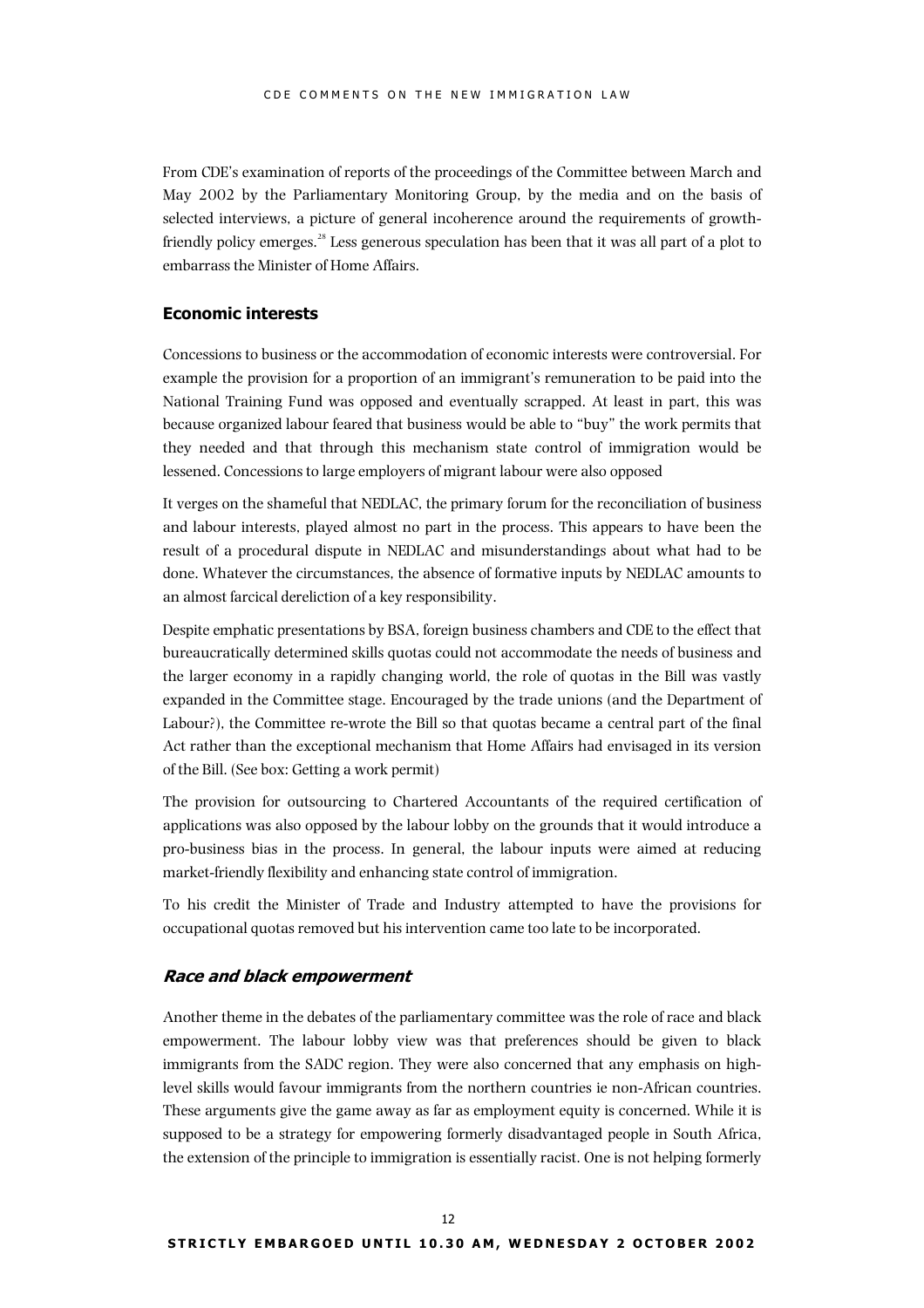disadvantaged employees in South Africa any more by attracting black immigrants than by attracting white immigrants, unless of course the concern is with racial status as much as it is with compensating for previous disadvantage. In fact it is poorer South Africans (predominantly black) who are hit hardest by any curbs to South Africa's ability to attract skilled immigrants who want to come here.

### **GETTING A WORK PERMIT**

How does the Department of Home Affairs decide whether or not to issue a work permit to a foreigner?

**Under the repealed Aliens Control Act** (which remains in force until regulations under the new Act have been gazetted), work permits were issued on the basis of 'skills certification.' The applicant and his or her employer had to show that they had made a through search for a South African or permanent resident with the necessary skills and that none could be found. Only if the Department of Home Affairs were satisfied that this was the case would a work permit be issued. This has proved to be a very slow and expensive process, often with an unpredictable or unsatisfactory outcome from the point of view of the applicant and the prospective employer.

**Under the Minister's draft Immigration Bill,** the main mechanism for granting work permits to foreigners was intended to be:

- certification that the foreign worker would be paid no less than an equivalently skilled South African
- payment by the foreigner's employer of an annual fee (set by the Minister as a proportion of the foreigner's salary) into the National Training Fund.

This system was intended to ensure that a foreign worker would always be somewhat more expensive to employ than an equivalently skilled South African, in this way encouraging employers to hire South Africans whenever possible. On the other hand, if the employer were prepared to pay a premium for a foreign skilled worker, there would be no major additional bureaucratic obstacles to doing so.

**The new Immigration Act** sets up a system involving both quotas and skills certification. The Department of Home Affairs in consultation with the Department of Trade and Industry and the Department of Labour is obliged to create annual numerical quotas based on skills and/or qualifications. Foreigners may apply for work permits under these quotas. The Department will assess whether each individual applicant fits a quota description. If not, or if the annual quota applicable to that foreigner has been exhausted, skills certification, as under the Aliens Control Act, may be applied for.

*CDE 2002*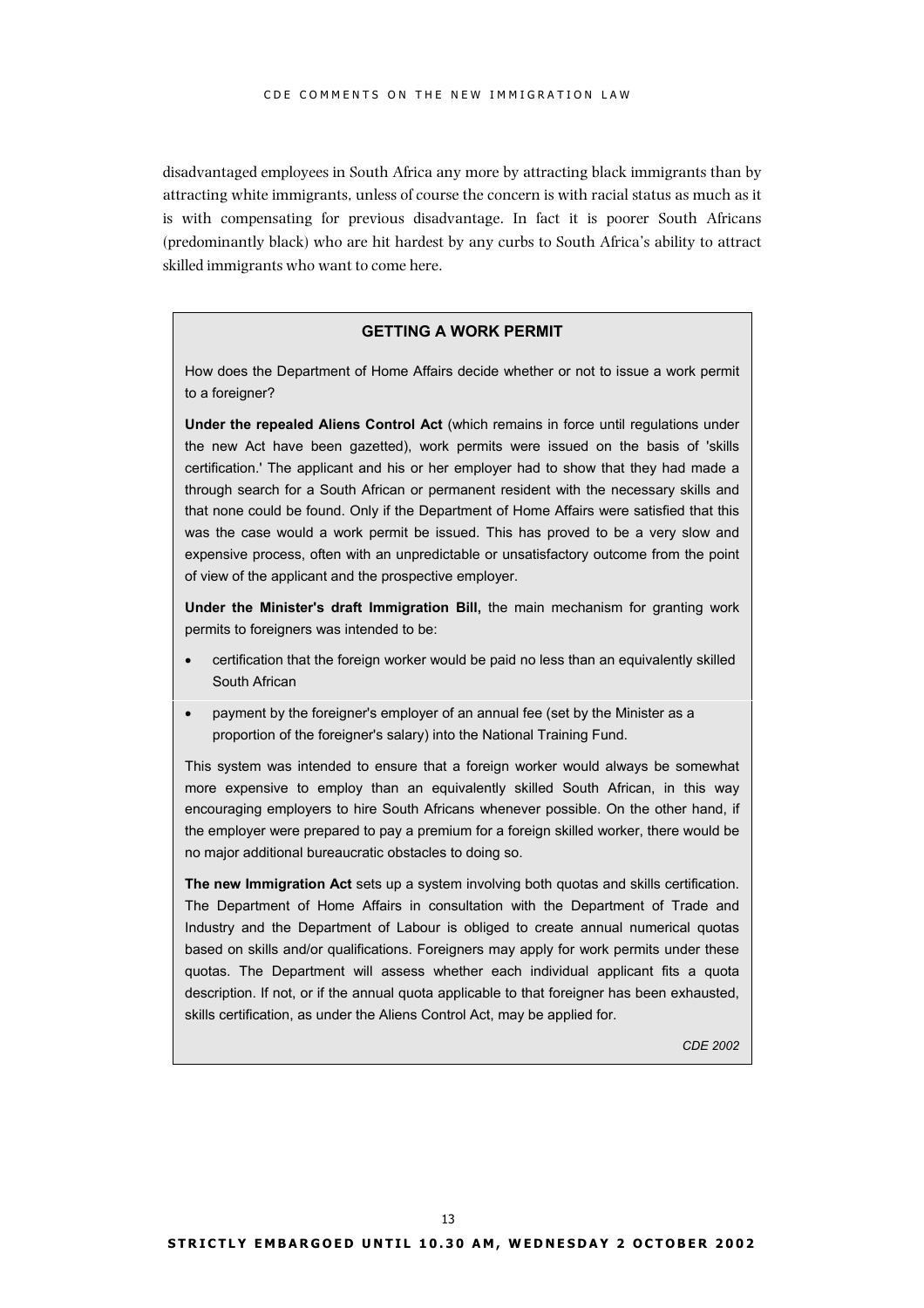## **Capacity constraints ignored**

A further feature of the process was the extent to which submissions by the Department of Home Affairs in respect of its capacity constraints were ignored or sidelined. This is part of a much more general problem besetting governance in South Africa, where new policies and laws are regularly formulated that are beyond the capacity of the available state machinery to implement. (See box: Differing assessments of state capacity: the case of skills quotas)

# **DIFFERING ASSESSMENTS OF STATE CAPACITY: THE CASE OF SKILLS QUOTAS**

The joint trade union movement submission on the Immigration Bill recommended that work permits should be issued under a system of annual skills quotas. The submission suggests that in setting up annual skills quotas, the Department of Home Affairs should have to consult with the National Skills Authority, the Department of Trade and Industry and the Department of Labour.<sup>[29](#page-25-28)</sup>

The Department of Labour did not respond to these suggestions. The attitude of the Department of Trade and Industry is probably reflected in Minister Erwin's unsuccessful attempt to have the quota system removed from the Bill entirely.<sup>30</sup> According to the Minister of Home Affairs, "government is ill-equipped to determine the skills our country needs... in the modern labour markets assessing immigration applications on the basis of skills is extremely difficult and demands massive administrative capacity.<sup>[31](#page-25-30)</sup>

The position of the Department of Home Affairs itself was also very clear:

"Quota systems were contemplated by the DHA between 1995 and 1998 and after long study they were disregarded because they do not meet South African needs, they require an enormous amount of administrative capacity to administer…. Moving to a system in which quotas are established to cover the entire field of human activities will require... monumental data gathering and processing capacity… government would need to employ a great deal of capacity which the DHA does not have…. One cannot even begin identifying how the system... would eventually work...."<sup>[32](#page-25-31)</sup>

*CDE 2002*

#### **A problematic outcome**

In the end, the draft bill that was passed by the committee contained a number of changes to the draft submitted by the minister (and which had been discussed and agreed to in the cabinet). Some of these changes are very problematic.

The following are the most significant differences between the legislation enacted and the draft prior to the committee's amendments:

1. The corporate permit loses a key clause, namely the provision that the holder of such a permit may issue authorisations to foreigners to be admitted provided they work for the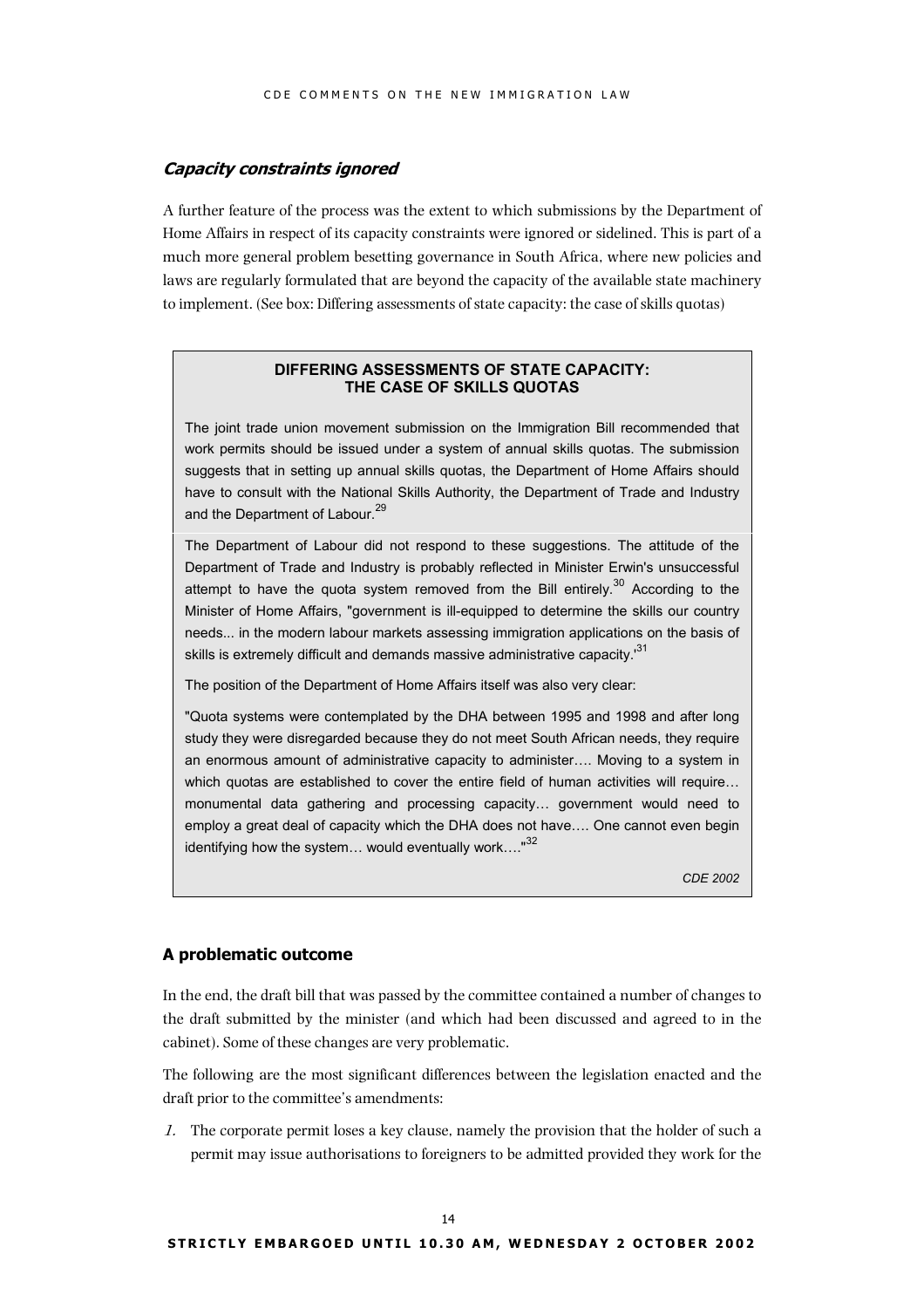holder of the permit (earlier clause 16 (3)). As the Department of Home Affairs noted in its final comments on the Bill as re-drafted by the committee, without this clause, it is not clear whether the quotas or needs tests provided for with respect to work permits in general will apply to corporate permits.<sup>33</sup> The corporate permit may become simply a means of issuing work permits in bulk. If this is so, a key aspect of the policy designed to be market and employment-friendly is subverted. Devolution will be replaced by centralised criteria.

- 2. The Act as amended by the committee changes the status of skills quotas. Whereas they were originally intended for limited application in exceptional circumstances in the original draft, and would not have required a full development of quota specifications for all types of applications, the new provision for applications to be within the limits of annually predetermined quotas of all different types of skills has now become the primary criterion in terms of which applications will be approved. This could mean that comprehensive skills categories, with associated criteria and specifications, would have to be developed to cover the entire range of possible applications. This is a huge and impossible task
- 3. There may, however, be an alternative to quotas in the Act. Clause 19(1) provides that a general work permit may be issued to a foreigner not falling within a category of a skills quota, provided that the Department can be satisfied that no local applicant is available with qualifications equivalent to those of the foreigner. On the face of it this might offer the flexibility that the unconstrained entry of needed skills requires, but it creates procedural problems. Unless the Department takes employer claims at their word (unlikely in any administrative system anxious to avoid malpractice by applicants) it will have to verify the claims by employers that no local person is available. In the words of the Department of Home Affairs: "… it sends the DHA back to where we are. The DHA does not have the capacity to determine whether nationals are in fact available to fill the relevant positions … to verify the accuracy of the procedures … and the efforts made to employ nationals. Usually these efforts become a lengthy, costly and delaying perfunctory exercise …"[34 \(](#page-25-33)The DHA goes on to explain additional difficulties.) In other words the DHA warns us that the alternative to quotas may be accompanied by all the delays and uncertainty for applicants and employers that characterise the system at present.
- 4. Another huge issue of capacity is created by the amendment (clause 1(2)) that certifications by a chartered accountant can be avoided if the applicants elect to use someone else (of unspecified professional status) to supply the required facts, provided that the DHA then verifies all the claimed facts itself. In other words, the amendment creates apparent flexibility but will in all likelihood create further delays instead.

While some of the positive features of the original Bill are retained, for example, the provisions for exceptional skills permits and business permits (subject to prescribed capital requirements based on regulations) it is clear from the legislation that a passion for centralised bureaucratic controls and prescriptions and a distaste for devolution of functions and outsourcing pervade the amendments approved by a majority on the committee.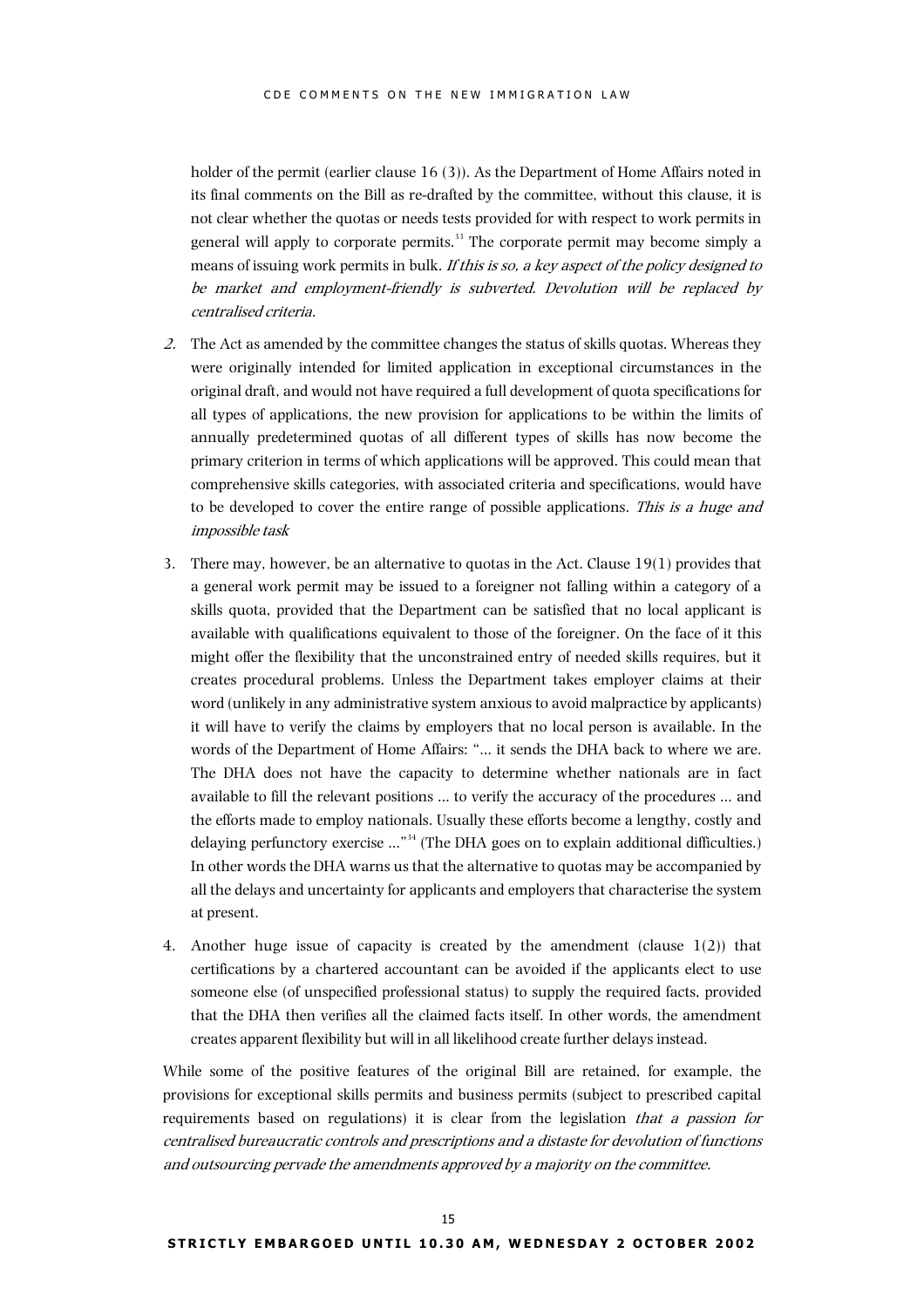# **3. THE LESSONS OF THE LEGISLATIVE PROCESS**

What do we learn from this messy process?

• We learn firstly that our top leaders are not always consequential in their actions and choices. Mr Mbeki promised in February 2001 that the immigration law would lower business input costs and attract skills to the country. This Act has not done so. What happened? The Cabinet approved the original draft for submission to parliament, and surely Mr. Mbeki must have become aware that his own party's caucus members on the committee were challenging the very principles that he and his Cabinet colleagues had approved as a basis for meeting the commitment he had made. One explanation is that he is not aware of the implications of the committee's amendments. His own words (in parliament on May 30 2002) suggest this as a possibility: "The Immigration Bill may not address all these matters that we wanted. It may very well be that [the amendments made in committee] are not sufficient."[35](#page-25-34) Did Mr. Mbeki's own staff and colleagues create the impression that they struggled manfully to improve the Bill as an instrument for economic progress? It is odd that in a parliament in which there has been discomfort about the excessive imposition of executive authority, we here have a case in which an ANC majority on a committee has acted with zeal in going against a Bill approved for submission to Parliament by its own leaders. Was it because a Minister from another party had prepared the legislation, or was the executive simply lax? Whatever the case there has been a failure of leadership, or at the very least a lack of consistency.

Furthermore, if the temptation to "get at" Minister Buthelezi seems to have been so great that it rode roughshod over other considerations, then the ANC and the IFP should simply not be in coalition with one another.

- A similar lesson is that information flow in the higher reaches of government is not as effective as it should be. How else does one explain the fact that the Minister of Trade and Industry, whose department will have to participate in the development of quotas, realised too late that quotas were being enthusiastically promoted by members of his own party on the committee? There must be serious concerns about the quality of co-ordination functions in government.
- Another insight is that the labour lobby, which is regularly rebuffed on issues of macro-economic policy, compensates enthusiastically on issues that appear to be regarded as less crucial, and seems to be allowed to exercise enormous influence. Obviously one would expect some trade-offs of this kind in the case of an alliance partner. The problem is that our need for human capital from abroad is at least as important as our need for a sound macro-economic policy and for foreign investment. Concessions to the labour movement make no more sense here than they would in respect of tariff policy or fiscal discipline. At best we have yet another example of inconsistency.
- This experience with an Act of such importance to business raises the critical question of the effectiveness of South African business in the practical politics of policy influence and parliamentary lobbying.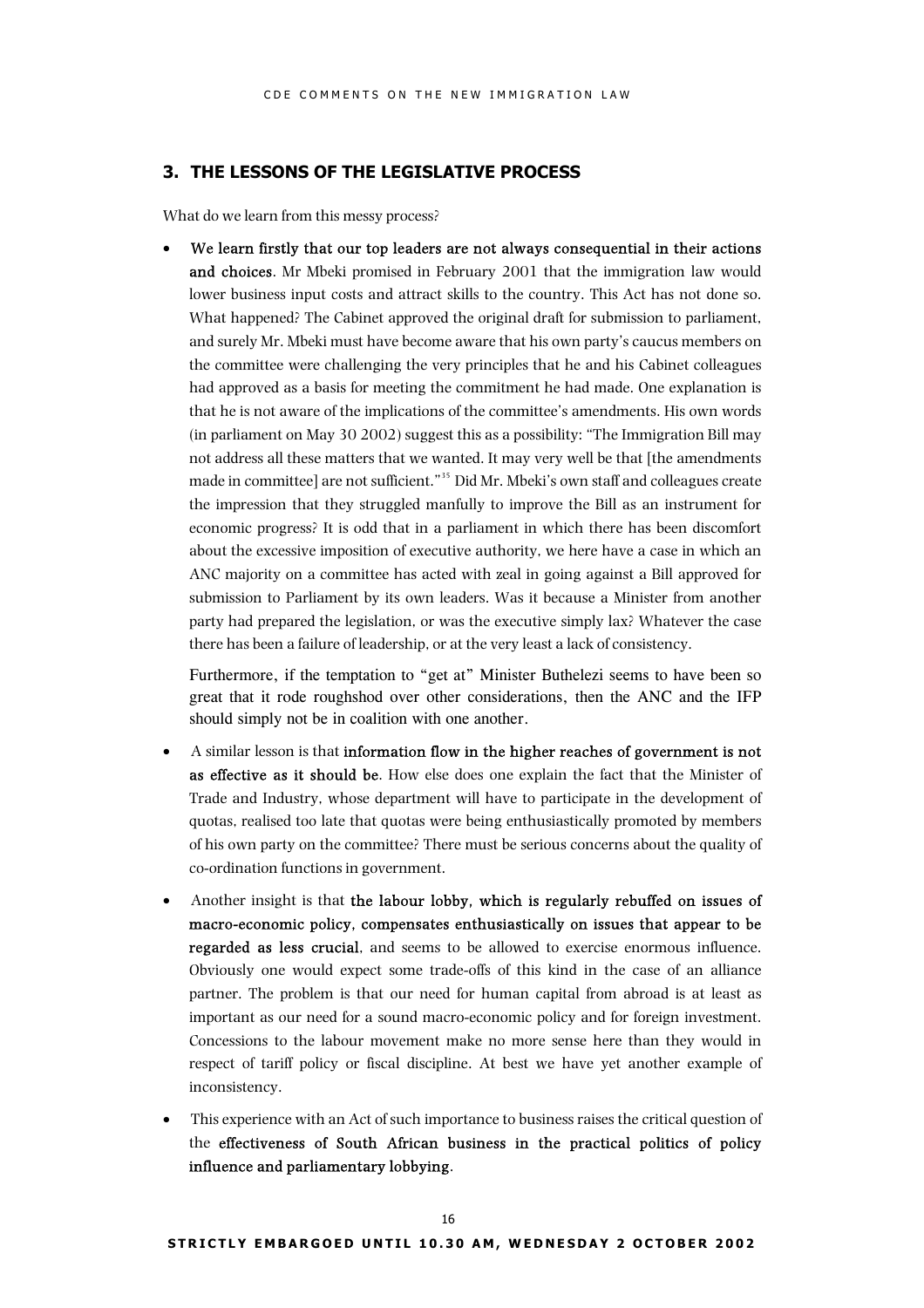- A further lesson in all this is that many people in the ANC alliance, with the exception of committee chairperson Mpho Scott, still tend to have a "fixed cake" attitude to immigration, even skilled immigration, rather than the more valid view that skilled immigrants help to expand the cake of opportunity and in due course create employment for South Africans. Only a fixed cake mentality can explain the urge to use quotas to prescribe who may enter the country and then only after having made certain that no South Africans are available. This fear is common in Europe as well, but it is aroused mainly by less skilled immigration, not the type that the Bill envisages.
- Another insight emerging is that parliamentarians have still not fully confronted the fact that government capacity and access to information are huge impediments to good governance and development. Examples of system breakdown abound, and yet the members of the committee were resolute in piling new tasks and responsibilities onto a Department that has given consistent evidence of lack of capacity to process applications expeditiously. Both the DHA's and the minister's statements to this effect in parliament are in fact remarkably honest. (See box: Differing assessments of state capacity: the case of skills quotas.) Here again the government is inconsistent. It is overcautious about capacity in respect of treatment of HIV-positive mothers and their offspring but cavalier in other fields, like the imposition of large new responsibilities on wobbly local authorities and now the implementation of hugely complex quota controls on immigration. Perhaps they are aware of capacity problems but some forms of "command administration" are simply too tempting to resist.
- Most importantly, however, it would seem that **parliament simply does not have a** critical sense of urgency about the need for general economic growth. When it comes to the immediate opportunities for black empowerment (as in the newly enacted Minerals and Energy Bill) or even to remotely possible short-term threats to skilled job opportunities for blacks, the requirements of growth and investor confidence and, therefore inevitably new job creation take second place.

# **4. CDE RECOMMENDATIONS**

In this final section we will summarise the overall CDE position and put forward some recommendations on the way forward in the current less than desirable situation.

### **CDE's position should not be misunderstood**

In arguing for an open door to skilled immigration, CDE does not speak for any particular sectional interest. For instance, we advocate an 'open door' to far more entrepreneurial immigrants than existing large corporations would find necessary to meet their immediate skills needs.

CDE agrees with business, labour and government that the large number of illegal immigrants in South Africa poses serious problems that must be addressed urgently.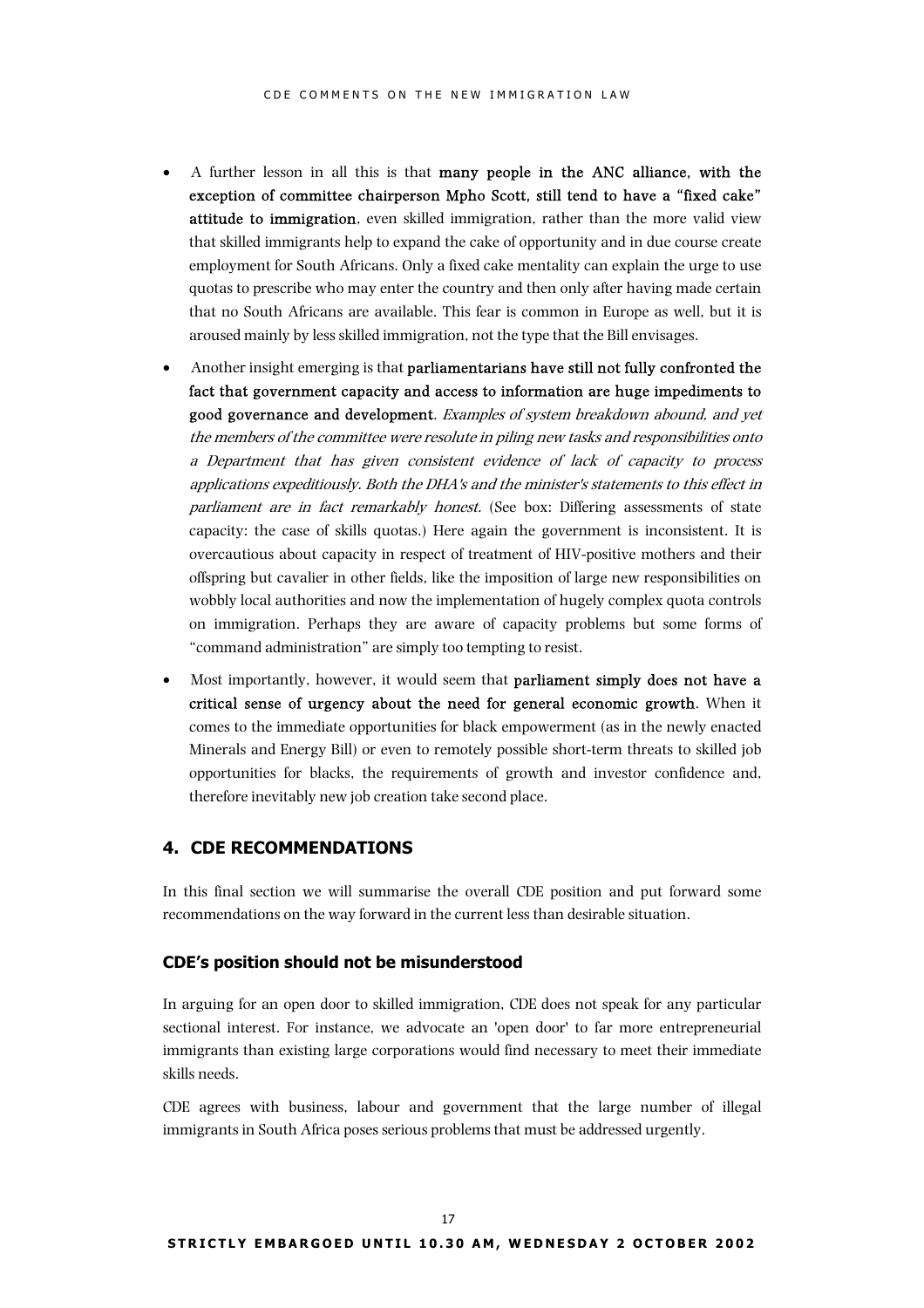CDE is acutely aware that South Africa must take bold and rapid steps to improve our own skills base.<sup>36</sup> But it is a reality that these vital reforms will take several years, if not a decade or more, to produce really significant numbers of new skilled South Africans. These are years South Africa cannot afford to waste in an increasingly competitive and increasingly skillsbased world economy. Encouraging skilled immigration is, therefore, an essential response to our skills crisis. And, because we should aim to attract teachers and trainers (amongst others), skilled immigration will contribute directly to the faster growth of our own skills pool.

CDE is convinced that few South African based business will deliberately employ a foreigner unless there is a sound business reason for doing so. Business in South Africa has a profound interest in the dramatic improvement of the supply of skilled and qualified local people. Employing foreigners will always be more expensive (in time and money) than utilising domestic talent.

CDE has followed the evolution of South Africa's immigration policy for nearly a decade. Throughout this time, we have consistently aimed to make recommendations that would align South Africa's immigration policy with the overall national interest in more rapid economic growth, sustained job creation and the dramatic expansion of economic and educational opportunities for poorer South Africans.

With the same aim in view, we now offer our recommendations on the new Immigration Act.

# **Reducing the damage**

Unless some of its weaknesses can be corrected by carefully framed regulations, the new Act will burden the capacity of the DHA as much as it has been burdened under the old legislation, or perhaps even more. Hence, the major complaint of employers about delays and cumbersome procedures in obtaining work permits might perhaps actually intensify. This negative situation was hinted at by the Minister of Home Affairs in his parliamentary speech introducing, with reluctance, the proposed new Act and has also been predicted by an experienced immigration law practitioner in a meeting with CDE.<sup>[37](#page-25-36)</sup>

The key question therefore is: What must the regulations to the Act achieve if they are to support the economy in general and create the predictability and speed of administration that business confidence requires?

CDE are not skilled legal drafters. But we are clear about what the regulations should achieve. Nevertheless, before venturing to make specific suggestions one has to recognise the legal obligation of the Department of Home Affairs and the Immigration Board to frame regulations that are consistent with the Immigration Act and that do not seek to subvert provisions of the Act. CDE has obtained senior legal opinion in respect of the degree of flexibility in the framing of regulations that these requirements would allow.<sup>[38](#page-25-37)</sup>

Categories of quota work permits and the size of such quotas are unavoidably required to be determined and published by notice in the Government Gazette. The Act does allow the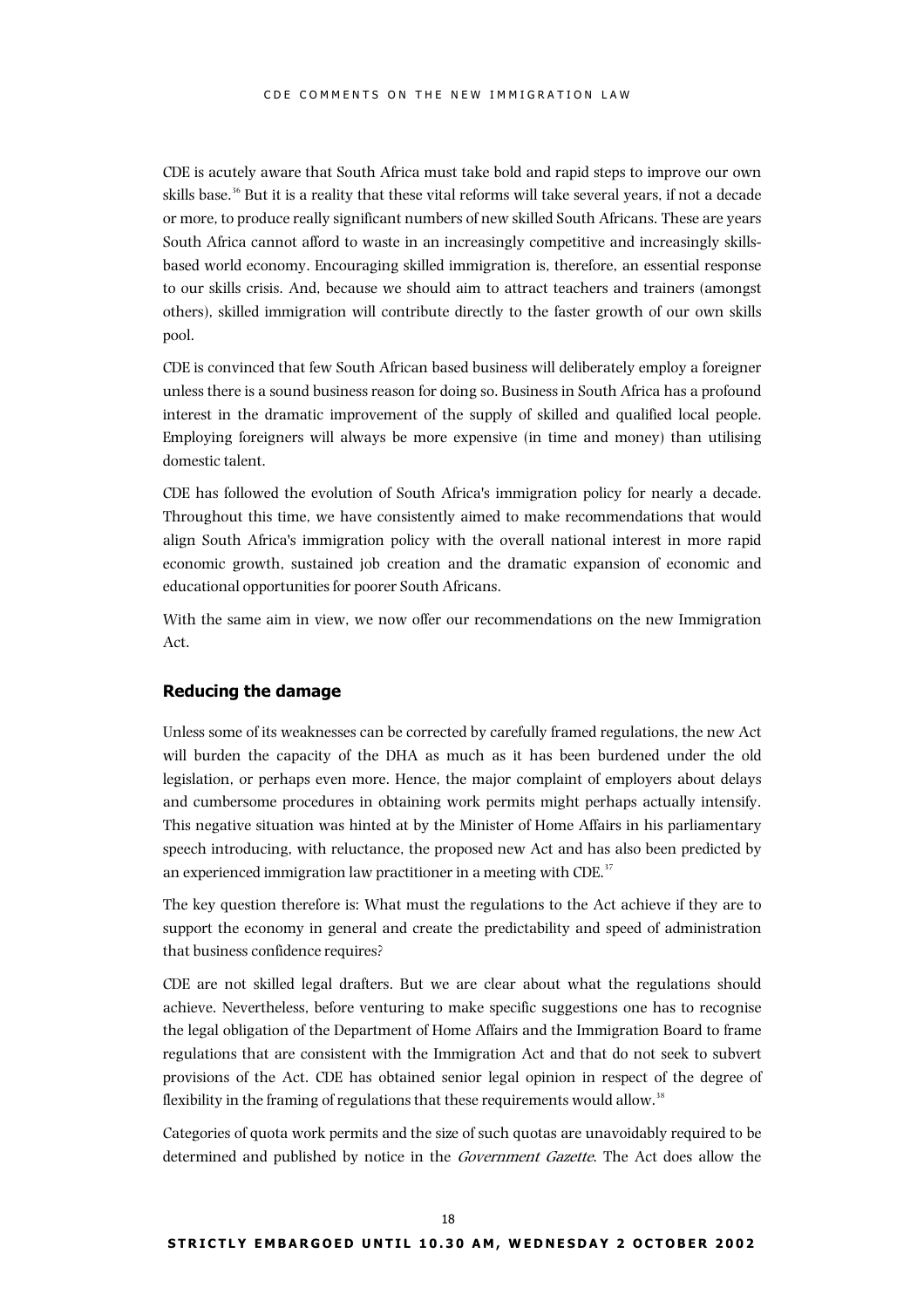Minister to define the categories with a degree of generality that will permit some flexibility but the categories may not be so wide as to be incoherent. The Minister's notices in terms of the Act must also specify the maximum size of each quota.

A factor to be borne in mind, however, is that the notice must be determined in consultation with the Ministers of Labour and Trade and Industry. This requirement of compromise between three Ministries may make it difficult to reassess the category definitions and quota sizes on an ongoing basis. Therefore the flexibility required of the initial notice should not be underestimated if a situation is to be avoided in which categories become exhausted.

The way the regulations are framed could enhance the simplicity and speed of procedures, up to a point. The procedures for the checking of applications for compliance with the provisions of the Act will inevitably absorb significant time. The legal opinion is that it is unlikely that such compliance can be established by way of sample checks. A minimum check of the submissions of each application will probably be necessary. It must be assumed, therefore, that some administrative delays in the issuing of permits will occur.

# **Guiding principles for the regulations**

Given these legal requirements, the following approach to the framing of regulations is indicated:

The guiding principle of the regulations should be to allow entry to any person whose skills, aptitudes, experience (lifelong learning) and previous occupations show that he or she will be able to earn a living in the private sector, pay taxes and consume commercial goods and services. South Africa may not be short of job seekers but it is short of taxpayers and people who need no support from the state.

Exactly how the categories and quotas required by law are developed is much less important than that they should conform to this guiding principle. But certain more specific subprinciples will need to be observed if the Immigration Act regulations are to serve the national interest in economic growth and job creation.

These are:

- 1. Given that quotas are required by the Act, the regulations should NOT attempt to reintroduce the alternative mechanism of a training levy in addition to the quotas. Only a point of view of extreme xenophobia or a perverse desire to weaken the economy would require both a quota and a levy system.
- 2. Regulatory procedures should be established that would allow the Board and the Department to readily expand the range of skills provided for in the quotas as need arises. These procedures will have to facilitate the necessary consultations with business, labour, civil society representatives and other Ministries by introducing efficient ongoing consultative machinery. Speed and efficiency are particularly necessary here because it is impossible to predict in advance the nature and extent of labour demands that might arise under conditions of future growth. Historical facts are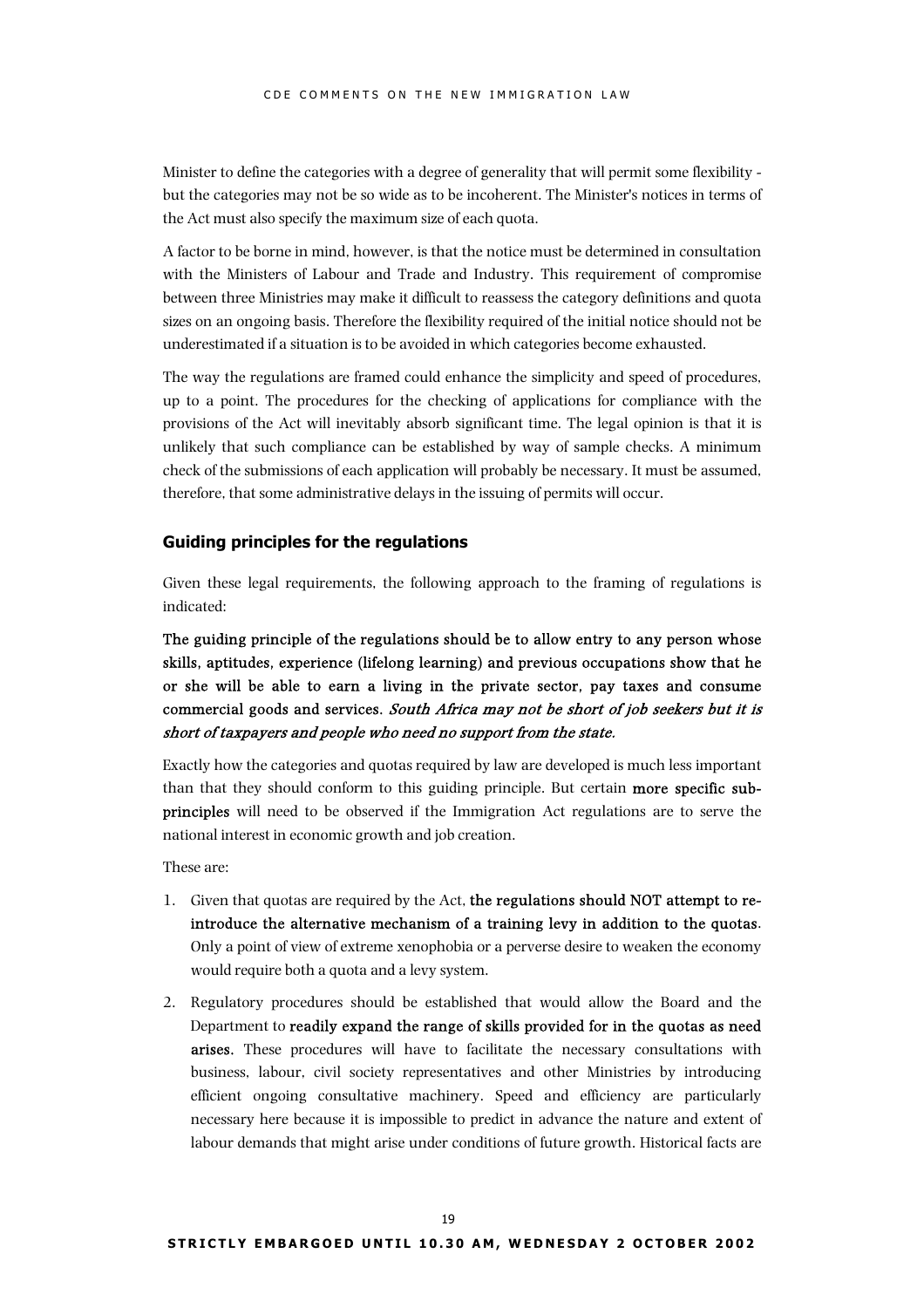a hopelessly inadequate basis for predicting the needs of modern economies in which demands for new specialisation and subcategories of skills are always developing.

- 3. The regulations should wherever possible reduce the administrative burden on the DHA and all the departments involved. Although, unfortunately, the use of sample checks would probably not pass legal muster as an effective control mechanism to prevent corruption or malpractice, the outsourcing of some control functions to external auditors would have to be considered.
- 4. The regulations must NOT require that every skilled immigrant be obliged to engage in 'skills transfer'. It is important not to confuse importing skills in general with importing training skills. Those who 'can' are not always effective or willing teachers. A requirement that all skilled immigrants agree to transfer their skills to South Africans will either involve a meaningless rote agreement to this provision or could be a major disincentive to many foreign skilled people thinking of coming to South Africa. (Why would engineers for example come to South Africa where they would be required to be both an engineer and a trainer when they could go to another country and simply get on with their jobs?) Such a requirement would also unnecessarily increase costs to South African companies needing imported skills. Skilled trainers and training is required therefore we should encourage skilled trainers to come to South Africa.
- 5. In defining the criteria to be applied in the adjudication of "qualifications" it is vital that prior demonstration of ability to be self-employed, at a formal level, be added. South African needs able entrepreneurs as much as it needs certified skills.
- 6. Capital requirements for business permits should reflect the reality that entrepreneurs come in many sizes, and that all are valuable to South Africa in their own way. While major, multi-million Rand investors may be required to conform to detailed requirements, the entry of smaller entrepreneurs should not be held up by complex red tape of the kind that stifles small enterprise. The regulations should be appropriate to the size of the proposed investment. The regulations should make provision for three different types of entrepreneurs: large multi-million Rand investors; small and medium sized investors (which is probably anything over about R500,000); and micro investors. For instance, the smallest entrepreneurs (those, say, intending to start a family-run restaurant) should simply be required to show that they have proven capacity to run a business of the relevant sort, and that they are likely to be able to augment their own capital through business loans.

# **Open the door very wide in the first instance**

It is in the nature of dynamic, modern economies that it is virtually impossible to know for certain the exact volume of South Africa's skills shortage. We could therefore see the next few years as an opportunity to test the level of demand by and for skilled foreigners to come into South Africa. The facts gathered in the process of establishing and monitoring the annual quotas and enforcing other rules could go a long way towards finally settling debates about the exact scale and nature of South Africa's skills shortage, and about the overall effect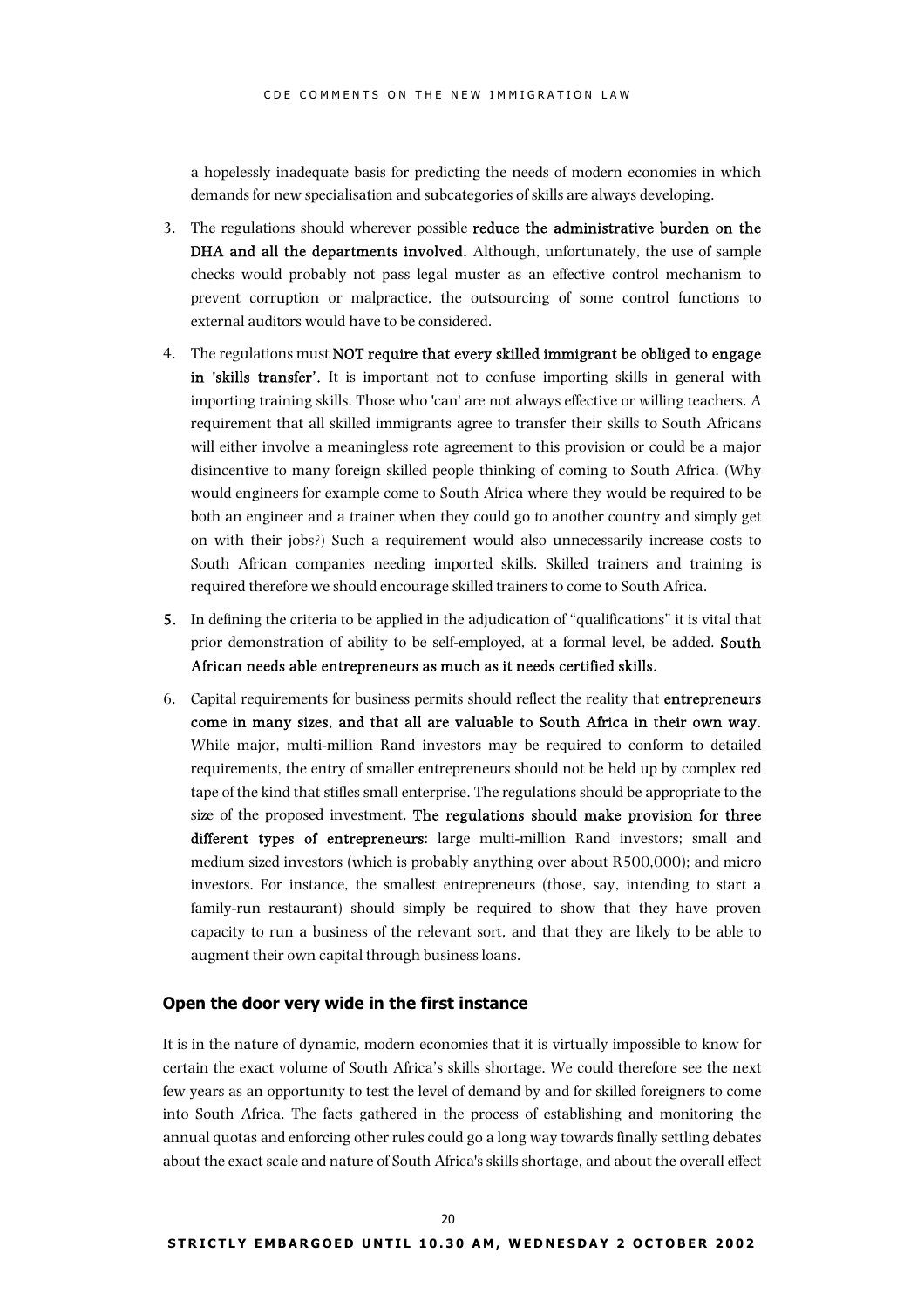on the country of skilled immigration. Very large quotas will help the country to assess the scale of demand and give us some information about the skills shortage that the country has never had before. It would therefore be highly desirable to open the door very wide in the first instance thus enabling the country's decision-makers to achieve progressive certainty about the actual scale of demand in the South African economy.

In the unlikely event that this system allows in too many people, or people who do not assist South Africa's social and economic progress, the regulations could be rapidly altered to deal with the problem.

The regulations need not 'jam the door open permanently.' Rather, the information that their implementation will provide, will enable all concerned South Africans to make informed contributions to deciding just how wide open the door to skilled immigration should be.

### **Ultimately South Africa needs a new Immigration Act**

What is unknown at this stage is how far the regulations will be able to meet these requirements. If they can reduce the impediments to the entry of valuable skills to a significant extent then they will represent an appropriate interim measure. This remains to be seen when the regulations are made public.

In the end, however, we will need new legislation to correct more fundamental weaknesses of the current Act. For instance, some lawyers believe that the Act contains no provision allowing South Africa (or a particular industry or region of the country) to compete with developed world 'skills shoppers' by forming public-private partnerships that can actively recruit desperately needed foreign skills.

Perhaps, though, amendments should not be introduced too quickly, in order to give the new system time to settle down and to start producing the detailed information about the demand for skilled immigration that it is capable of generating. It is also necessary that parliament take the time to resolve the contradictions in its current thinking between economic growth, transformation and empowerment and state control. A resolution of these contradictions will benefit not only immigration policy, but also the economy in general.

In the meantime, subject to the less-than-ideal legal framework created by the Act, the immigration regulations should go as far as possible to create the conditions necessary for growth and investment through a very large inflow of skilled and entrepreneurial migrants.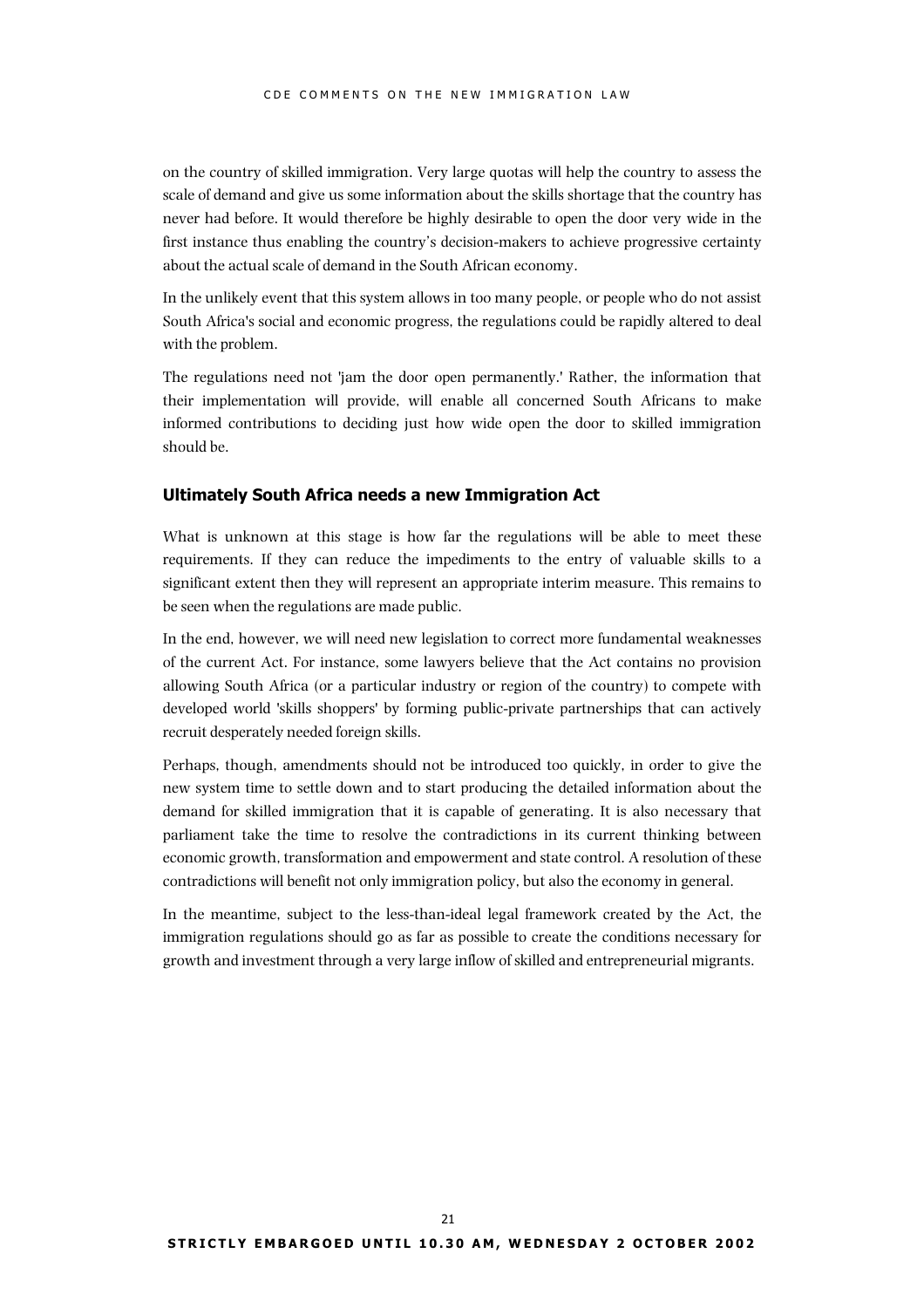# **ENDNOTES**

CDE gratefully acknowledges the expert legal input provided by Prof David Underhalter, SC, director of the Mandela Institute, School of Law, University of the Witwatersrand.

- <sup>1</sup> Editorial, *Business Day*, June 25, 2002
- <sup>2</sup> See CDE Research no 6, People on the move: Lessons from International Migration Policies, June 1997; CDE Research no 7, People on the move: A new approach to cross-border migration in South Africa, June 1997; CDE response to the Draft Green Paper on International Migration, June 1997; CDE response to the White Paper on International Migration, 'Becoming 'The World's Most Promising Emerging Market': is government's White Paper on International Migration good enough? May 2000; CDE response to the Immigration Bill, South Africa's Skills Crisis - Is the new Immigration Bill good enough? August 2001; and CDE, Key Issues in Immigration Policy and a Brief Assessment of the Draft Immigration Legislation in the Light of South Africa's current needs, April 2002.
- <sup>3</sup> See C Simkins, 'The Jagged Tear. Human capital, education and AIDS in South Africa, 2002-2010,' CDE Focus no 7, March 2002
- <sup>4</sup> Southern African-German Chamber of Commerce and Industry, *Seventh Survey of German Enterprises in South Africa*, July 2002
- <sup>5</sup> Business South Africa, Letter to the Chairperson of the Parliamentary Portfolio Committee on Home Affairs, 15 May 2002
- <sup>6</sup> Kevin Wakeford, CEO, South African Chamber of Business, writing in *Leadership*, November 2001
- <sup>7</sup> Wolfgang Thomas, chief economist of Wesgro, reported in 'Skills shortages deter foreign investment', *Business Report*, 20 March 2002
- <sup>8</sup> Abel Dlamini, CA (SA), chairperson of the Public Sector Committee of the South African Institute of Chartered Accountants, writing in *Accountancy SA*, April 2002
- <sup>9</sup> Stuart Melaia, telecoms placement consultant, interviewed in *Future Company*, 15 September 2000
- <sup>10</sup> South African Medical Association, reported in *The Star*, 9 July 2001
- <sup>11</sup> L Torres et. al., *Mesebetsi Labour Force Survey,* FAFO (Norway)/ Dept. of Labour, 2001
- <sup>12</sup> *Business Day,* Violent Crimes drive skills abroad, 25 July 2002
- <sup>13</sup> *Business Day,* Violent Crimes drive skills abroad, 25 July 2002
- <sup>14</sup> *Business Day,* Violent Crimes drive skills abroad, 25 July 2002
- <sup>15</sup> President Thabo Mbeki, State of the Nation Address, 9 February 2001
- <sup>16</sup> President Thabo Mbeki, State of the Nation Address, 9 February 2001
- <sup>17</sup> President Thabo Mbeki, Remarks at a Press Conference, 25 July 2002
- <sup>18</sup> Deputy President Jacob Zuma, Responses to Questions in the NCOP, 11 June 2002
- <sup>19</sup> Minister Mangosuthu Buthelezi, Remarks to the Portfolio Committee on Home Affairs, National Assembly, 19 March 2002
- <sup>20</sup> Minister Alec Erwin, Budget Speech of the Minister of Trade and Industry, 21 May 2002
- <sup>21</sup> Minister Kader Asmal, Speech on the Education Budget Vote in the NCOP, 14 June 2002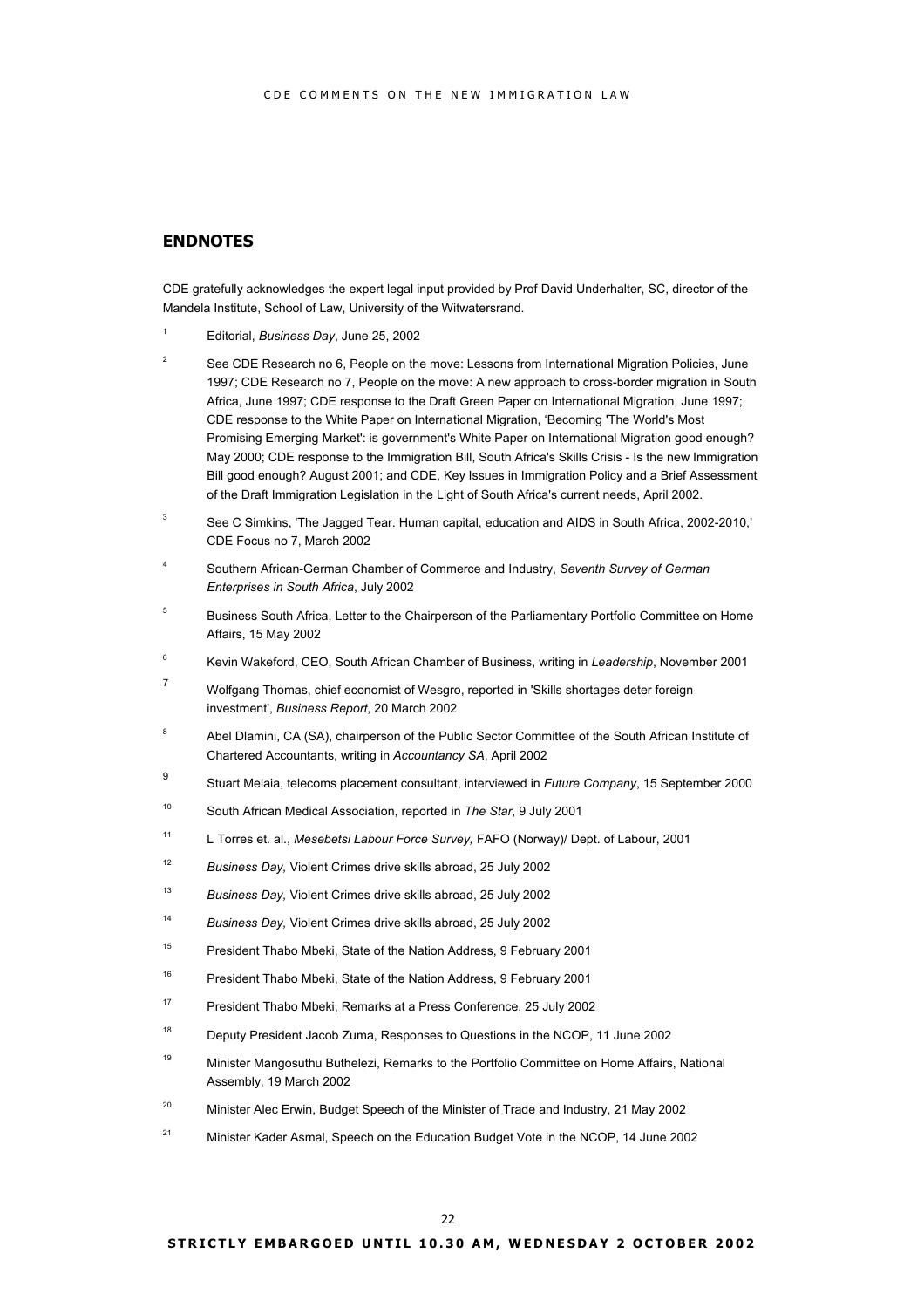- <span id="page-25-21"></span><sup>22</sup> Mpho Scott, MP, Chairperson of the Home Affairs Portfolio Committee of the National Assembly, 17 May 2002
- <span id="page-25-22"></span><span id="page-25-0"></span><sup>23</sup> *The Star*, New job creation plan just weeks away - Mbeki, 25 July 2002
- <span id="page-25-23"></span><sup>24</sup> *Sunday Independent, July 28, 2002.*
- <span id="page-25-24"></span><sup>25</sup> Billy Masethla, (then) Director-General of Home Affairs, Presentation on the Migration System in South Africa to the Home Affairs Portfolio Committee of the National Assembly, 15 April 2002
- <span id="page-25-25"></span><span id="page-25-1"></span><sup>26</sup> Dr Sehlare Magetlaneng, Senior Research Specialist, Africa Institute of South Africa, Submission to the Home Affairs Portfolio Committee of the National Assembly and the Social Services Select Committee of the NCOP on the Immigration Bill, 23 April 2002
- <span id="page-25-26"></span><sup>27</sup> COSATU, NACTU, FEDUSA, Joint Labour Submission on the Immigration Bill to the Home Affairs Portfolio Committee of the National Assembly, 18 April 2002
- <span id="page-25-27"></span><sup>28</sup> 'Submissions and Comments on the Immigration Bill, 2002,' CDE internal research report, June 2002
- <span id="page-25-28"></span><sup>29</sup> Joint Submission by COSATU. NACTU and FEDUSA to the Home Affairs Portfolio Committee on the Immigration Bill, 18 April 2002
- <span id="page-25-29"></span><span id="page-25-2"></span><sup>30</sup> SAPA, ANC withdraws Immigration Bill amendment, 22 May 2002
- <span id="page-25-30"></span><span id="page-25-3"></span><sup>31</sup> Minister Mangosuthu Buthelezi, Speech on the Second Reading of the Immigration Bill, National Assembly, 17 May 2002
- <span id="page-25-31"></span><span id="page-25-4"></span> $32$  Department of Home Affairs, Comments on various options contained in the E version of the Immigration Bill, 15 May 2002
- <span id="page-25-32"></span><span id="page-25-5"></span><sup>33</sup> Department of Home Affairs, Comments on various options contained in the E version of the Immigration Bill, 15 May 2002
- <span id="page-25-33"></span><span id="page-25-6"></span><sup>34</sup> Department of Home Affairs, Comments on various options contained in the E version of the Immigration Bill, 15 May 2002
- <span id="page-25-34"></span><span id="page-25-7"></span><sup>35</sup> *Pretoria News*, Immigration Bill is flawed admits Mbeki, 30 May 2002
- <span id="page-25-35"></span><span id="page-25-8"></span><sup>36</sup> See, for instance, C Simkins, 'The Jagged Tear. Human capital, education and AIDS in South Africa, 2002-2010,' CDE Focus no 7, March 2002
- <span id="page-25-36"></span><span id="page-25-10"></span><span id="page-25-9"></span><sup>37</sup> Minister Mangosuthu Buthelezi, Speech introducing the Second Reading of the Immigration Bill, National Assembly, 17 May 2002; CDE personal communication with Julian Pokroy, Chair, Immigration Committee, Law Society of the Northern Provinces, 13 September 2002
- <span id="page-25-37"></span><span id="page-25-20"></span><span id="page-25-19"></span><span id="page-25-18"></span><span id="page-25-17"></span><span id="page-25-16"></span><span id="page-25-15"></span><span id="page-25-14"></span><span id="page-25-13"></span><span id="page-25-12"></span><span id="page-25-11"></span><sup>38</sup> Opinion provided by Prof David Unterhalter.